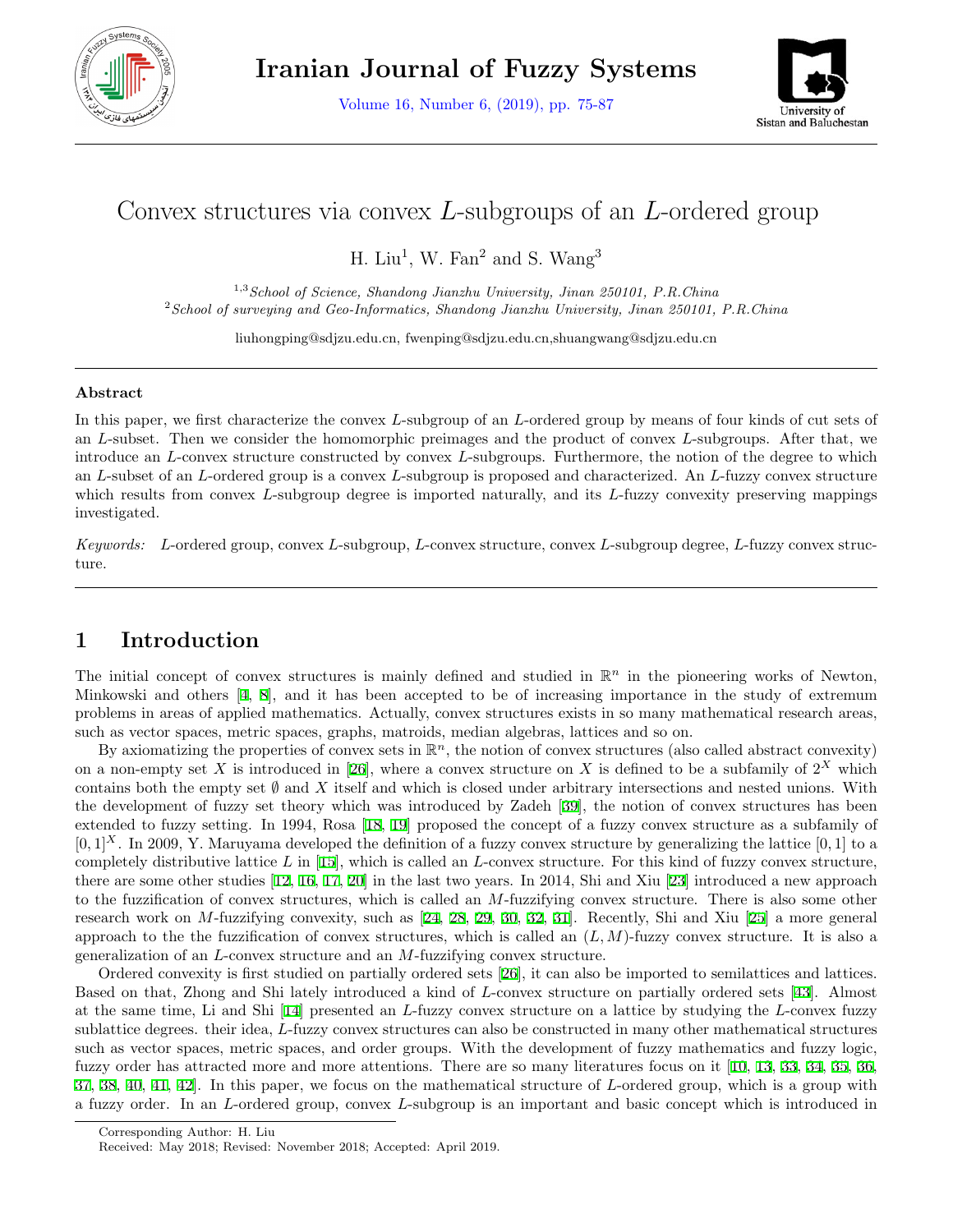literature [[5\]](#page-10-1). Some characterizations of convex *L*-subgroups are given in this literature and it is shown that quotient *L*-ordered groups can be constructed by means of convex *L*-subgroups. In literature [[7\]](#page-11-18), it is discussed that how to construct a convex *L*-subgroup by an *L*-subset in an *L*-ordered group. In the present paper, we first characterize convex *L*-subgroups by means of four kinds of cut sets of *L*-subsets and *L*-ordered group homomorphisms, and we also investigate the product of convex *L*-subgroups. After that, an *L*-convex structure constructed by convex *L*-subgroups is introduced and its *L*-convexity preserving mappings are discussed. What's more, the degree to which an *L*-subset of an *L*-ordered group is a convex *L*-subgroup is considered and the convexity degree of the product of finite *L*-subsets are analyzed. Then an *L*-fuzzy convex structure is proposed naturally and its *L*-fuzzy convexity preserving mappings are discussed.

The paper is organized as follows. In Section 2, we recall some necessary definitions and results which are needed later on. In Section 3, we characterize convex *L*-subgroups of an *L*-ordered group by means of four kinds of cut sets of *L*-subsets and *L*-ordered group homomorphisms, then we introduce an *L*-convex structure constructed by convex *L*-subgroups and study its *L*-convexity preserving mappings. In Section 4, the notion of the degree to which an *L*-subset of an *L*-ordered group is a convex *L*-subgroup is proposed and its characterizations are given. In Section 5, An *L*-fuzzy convex structure results from the convex *L*-subgroup degree is introduced naturally, and *L*-fuzzy convexity preserving mappings are analyzed. In the final section, we summarize the results and draw a conclusion.

#### **2 Preliminaries**

Throughout this paper, unless otherwise stated, *L* always denotes a complete Heyting algebra or a frame. In other words, *L* is a complete lattice satisfying the infinite distributive law of finite meets over arbitrary joins i.e.,  $a \wedge (\bigvee_{b \in B} b) =$  $\bigvee_{b \in B} (a \wedge b)$  for any  $a \in L$  and  $B \subseteq L$ . The smallest element and the largest element in *L* are denoted by 0 and 1, respectively. An element  $a \in L$  is called a co-prime element if  $a \leq b \vee c$  implies  $a \leq b$  or  $a \leq c$ , and the set of non-zero co-prime elements in *L* is denoted by  $J(L)$ . An element  $a \in L$  is called a prime element if  $b \wedge c \leq a$  implies  $b \leq a$  or  $c \leq a$ , and the set of non-unit prime elements in *L* is denoted by  $P(L)$ . For all  $a, b \in L$ , we say that *a* is wedge below b, in symbols  $a \prec b$ , if for every subset  $D \subseteq L$  with  $b \leq \bigvee D$ , there exists  $d \in D$  such that  $a \leq d$ . Similarly, we define *b*  $\prec^{op} a$  if and only if for every subset *D* ⊆ *L* with  $\land$  *D* ≤ *b*, there exists *d* ∈ *D* such that *d* ≤ *a*.

Let  $\beta(b) = \{a \in L \mid a \prec b\}, \ \beta^*(b) = \beta(b) \cap J(L); \ \alpha(b) = \{a \in L \mid b \prec^{op} a\}, \ \alpha^*(b) = \alpha(b) \cap P(L).$ 

In particular, *L* is a completely distributive lattice [[11](#page-11-19), [9](#page-11-20)] if and only if  $b = \bigvee \beta(b)$  for each  $b \in L$ . In this case,  $b = \bigvee \beta(b) = \bigvee \beta^*(b) = \bigwedge \alpha(b) = \bigwedge \alpha^*(b)$ , and  $\beta(\bigvee_{i \in I} b_i) = \bigcup_{i \in I} \beta(b_i)$ ,  $\alpha(\bigwedge_{i \in I} b_i) = \bigcup_{i \in I} \alpha(b_i)$  (refer to [[27](#page-11-21)]).

**Lemma 2.1.** *Let L be a completely distributive lattice. Then the following statements are equivalent:*  $(1)$   $x \leq y$ ;

 $(2)$  for each  $a \in J(L)$ ,  $a \leq x \Longrightarrow a \leq y$ ;

*(3)* for each  $a \in P(L)$ ,  $x \nleq a \implies y \nleq a$ ;

- $(4)$  for each  $a \in P(L)$ ,  $a \notin \alpha(x) \Longrightarrow a \notin \alpha(y)$ ;
- *(5) for each*  $a \in J(L)$ ,  $a \in \beta(x) \Longrightarrow a \in \beta(y)$ .

*Proof.* The proof is similar to that of Lemma 2.1 in [[14\]](#page-11-15).

For any non-empty set *X*, let  $2^X$  be the family of all subsets of *X*, and  $L^X$  the set of all *L*-subsets of *X*. Then  $L^X$ is also a complete lattice by defining  $\leq$  on  $L^X$  pointwisely. We always do not discriminate an element  $a \in L$  with the constant function  $\bar{a}: X \longrightarrow L$  such that  $\bar{a}(x) = a$  for all  $x \in X$ .

For each  $A \in L^X$  and  $a \in L$ , we can define

 $A_{[a]} = \{x \in X \mid A(x) \ge a\}, \quad A^{(a)} = \{x \in X \mid A(x) \nleq a\}.$ 

If *L* is a completely distributive lattice, we can define

$$
A^{[a]} = \{ x \in X \mid a \notin \alpha(A(x)) \}, \quad A_{(a)} = \{ x \in X \mid a \in \beta(A(x)) \}.
$$

**Definition 2.2.** [\[21](#page-11-22)] Let  $A \in L^X$  and  $B \in L^X$ . We define the product of A and B, in symbols  $A \times B$ , to be an L-subset *of*  $X \times Y$ *:* 

$$
(A \times B)(x, y) = A(x) \wedge B(y) \quad (\forall (x, y) \in X \times Y).
$$

**Proposition 2.3.** [\[43](#page-12-3)] Let *L* be a complete Heyting algebra. If  $\{A_i | i \in I\} \subseteq L^X$  is non-empty and totally ordered, then  $(\bigvee_{i\in I}A_i(x)) \wedge (\bigvee_{j\in I}A_j(y)) = \bigvee_{i\in I}(A_i(x) \wedge A_i(y))$  for all  $x, y \in X$ .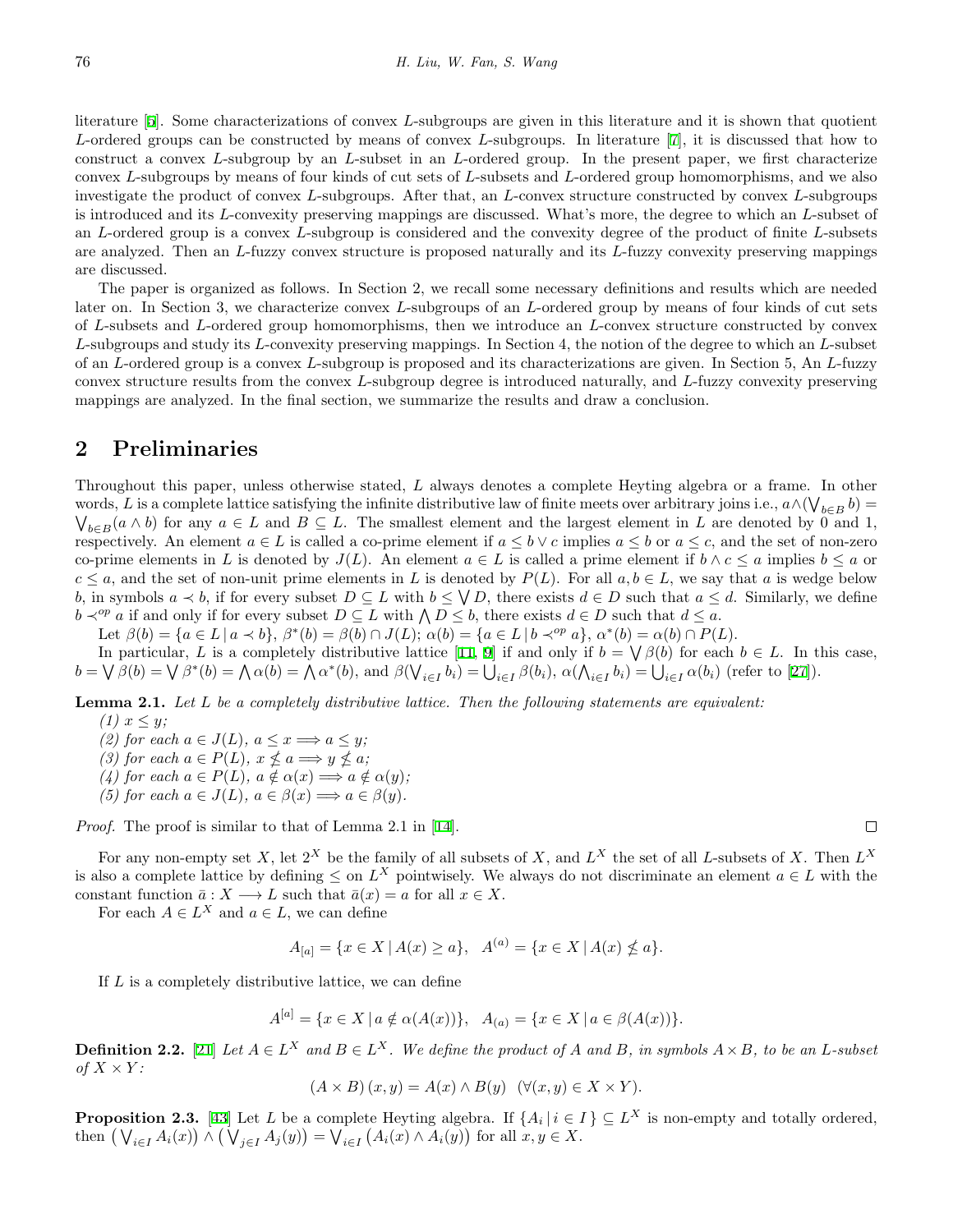For each map  $f: X \longrightarrow Y$ , there is a well-known *L*-forward powerset operator  $f_L^{\rightarrow}: L^X \longrightarrow L^Y$  defined by  $f_L^{\rightarrow}(A)(y) = \bigvee_{f(x)=y} A(x)$  for all  $y \in Y, A \in L^X$ , and an L-backward powerset operator  $f_L^{\leftarrow}: L^Y \longrightarrow L^X$  defined by  $f_L^{\leftarrow}(B) = B \circ f$  for each  $B \in L^Y$ .

Next, we recall the definitions of *L*-convexity and  $(L, M)$ -fuzzy convexity, respectively.

**Definition 2.4.** [\[15](#page-11-4)] *A subset*  $\mathscr{C} \subseteq L^X$  *is called an L*-convex structure, *if it satisfies the following conditions:*  $(\textbf{LC1}) \ \overline{0}, \overline{1} \in \mathscr{C}$ ;

**(LC2)**  $\bigwedge_{i \in I} A_i \in \mathscr{C}$  for all non-empty family  $\{A_i \mid i \in I\} \subseteq \mathscr{C}$ ;

**(LC3)**  $\bigvee_{i \in I} A_i \in \mathscr{C}$  *for all family*  $\{A_i \mid i \in I\} \subseteq \mathscr{C}$  *which is non-empty and totally ordered.* 

The pair  $(X, \mathscr{C})$  is called an *L*-convex space. The members of  $\mathscr{C}$  are called *L*-convex sets. For each  $A \in L^X$ ,  $co(A) = \bigwedge \{C \in L^X \mid A \leq C \in \mathscr{C}\}\$ is called L-convex hull of A, which is the smallest L-convex set including A. It is easily seen that  $A \in \mathscr{C} \Longleftrightarrow co(A) = A$ .

**Definition 2.5.** [[15\]](#page-11-4) Let  $(X, \mathscr{C}_X)$  and  $(Y, \mathscr{C}_Y)$  be L-convex spaces. A mapping  $f: X \longrightarrow Y$  is said to be L-convexity preserving if  $f_L^{\leftarrow}(D) \in \mathscr{C}_X$  for each  $D \in \mathscr{C}_Y$ . f is said to be L-convex-to-convex if  $f_L^{\rightarrow}(C) \in \mathscr{C}_Y$  for each  $C \in \mathscr{C}_X$ .

**Definition 2.6.** [\[25](#page-11-14)] *A mapping*  $C: L^X \longrightarrow M$  *is called an*  $(L, M)$ -fuzzy convex structure *on X if it satisfies:*  $(LMC1) \mathscr{C}(\bar{0}) = \mathscr{C}(\bar{1}) = 1;$ 

 $(\mathbf{LMC2}) \mathscr{C}(\bigwedge_{i \in I} A_i) \geq \bigwedge_{i \in I} \mathscr{C}(A_i)$  for all non-empty family  $\{A_i | i \in I\} \subseteq \mathscr{C}$ ;

**(LMC3)**  $\mathscr{C}(\bigvee_{i\in I} A_i) \geq \bigwedge_{i\in I} \mathscr{C}(A_i)$  for all family  $\{A_i | i \in I\} \subseteq \mathscr{C}$  which is non-empty and totally ordered.

The pair  $(X, \mathscr{C})$  is called an  $(L, M)$ -fuzzy convex space.

**Definition 2.7.** [\[25](#page-11-14)] Let  $(X, \mathscr{C}_X)$  and  $(Y, \mathscr{C}_Y)$  be  $(L, M)$ -fuzzy convex spaces. A mapping  $f: X \longrightarrow Y$  is said to be  $(L, M)$ -fuzzy convexity-preserving if  $\mathscr{C}_X(f^{\leftarrow}_L(D)) \geq \mathscr{C}_Y(D)$  for all  $D \in L^Y$ .  $f$  is said to be  $(L, M)$ -fuzzy convex-to-convex  $if \mathscr{C}_X(D) \leq \mathscr{C}_Y(f_L^{\rightarrow}(D))$  *for all*  $D \in L^X$ *.* 

In particular, if  $M = 2$ , then an  $(L, 2)$ -fuzzy convex structure is the *L*-convex structure in Definition 2.4. If  $L = 2$ , then an  $(2, M)$ -fuzzy convex structure is the *M*-fuzzifying convex structure in [[23\]](#page-11-9). If  $M = L = 2$ , then an  $(2, 2)$ -fuzzy convex structure is exactly the classical convex stucture in [[26](#page-11-1)].

In the sequel of this section, let us recall some concepts and results fuzzy partial order which are needed later on.

**Definition 2.8.** [\[10](#page-11-16), [40](#page-12-10), [37](#page-12-8)] *A fuzzy preorder e (also called an L-preorder) on X is an L-relation satisfying: (1)* ∀ $x \in X, e(x, x) = 1;$ 

*(2)*  $\forall x, y, z \in X, e(x, y) \land e(y, z) \leq e(x, z)$ .

*A fuzzy preorder e is called a fuzzy partial order (also called an L-order) if it satisfies*

 $(3)$   $\forall x, y \in X, e(x, y) = e(y, x) = 1 \Longrightarrow x = y.$ 

*Then* (*X, e*) *is called a fuzzy partially ordered set or an L-poset for simplicity.*

**Remark 2.9.** *The original definition of a fuzzy partial order proposed by Fan and Zhang in* [\[10](#page-11-16), [40\]](#page-12-10) *is based on complete Heyting algebras, and it is generalized complete residuated lattices in* [\[37](#page-12-8)]*. In order to study fuzzy relational systems, Bˇelohl´avek also defines and studies an* **L***-order on a set* [[2,](#page-10-2) [3\]](#page-10-3)*, and in* [\[33](#page-12-4), [34](#page-12-5)]*, Yao verifies that a fuzzy partial order in the sense of Fan and Zhang is equivalent to an* **L**-order in the sense of Bělohlávek.

Let  $(X, e)$  be an *L*-poset. Then it is easy to check that  $(X, e_{[a]})$  and  $(X, e^{(a)})$  are preordered sets for each  $a \in L$ . In particular, if *L* is a completely distributive lattice. Then  $(X, e^{[a]})$  is also an preordered set for each  $a \in L$ . In addition, if L satisfies  $\beta(b \wedge c) = \beta(b) \cap \beta(c)$  for all  $b, c \in L$ . Then  $(X, e_{(a)})$  is also a preordered set for each  $a \in L$ .

**Proposition 2.10.** [[34,](#page-12-5) [13](#page-11-17)] Let  $\{(X_i, e_i) | i \in I\}$  be a non-empty family of L-posets. Put  $X = \prod_{i \in I} X_i$  and define  $e = \prod_{i \in I} e_i : X \times X \longrightarrow L$  by  $\forall x = (x_i)_{i \in I}, y = (y_i)_{i \in I} \in X$ :  $e(x, y) = \bigwedge_{i \in I} e_i(x_i, y_i)$ . Then  $(X, e)$  is an *L*-poset, called the product *L*-poset of  $\{(X_i, e_i) | i \in I\}$ .

**Definition 2.11.** [[40,](#page-12-10) [13](#page-11-17)] Let  $(X, e_X)$ ,  $(Y, e_Y)$  be L-posets. A mapping  $f: X \longrightarrow Y$  is said to be L-order-preserving (resp., L-order-reversing) if  $e_X(x, y) \le e_Y(f(x), f(y))$  (resp.,  $e_X(x, y) \le e_Y(f(y), f(x))$ ) for all  $x, y \in X$ .

**Example 2.12.** By the definition of product of *L*-posets, it is easy to see that each projection  $p_i: \Pi_{i\in I}X_i \longrightarrow X_i$  is *L-order-preserving.*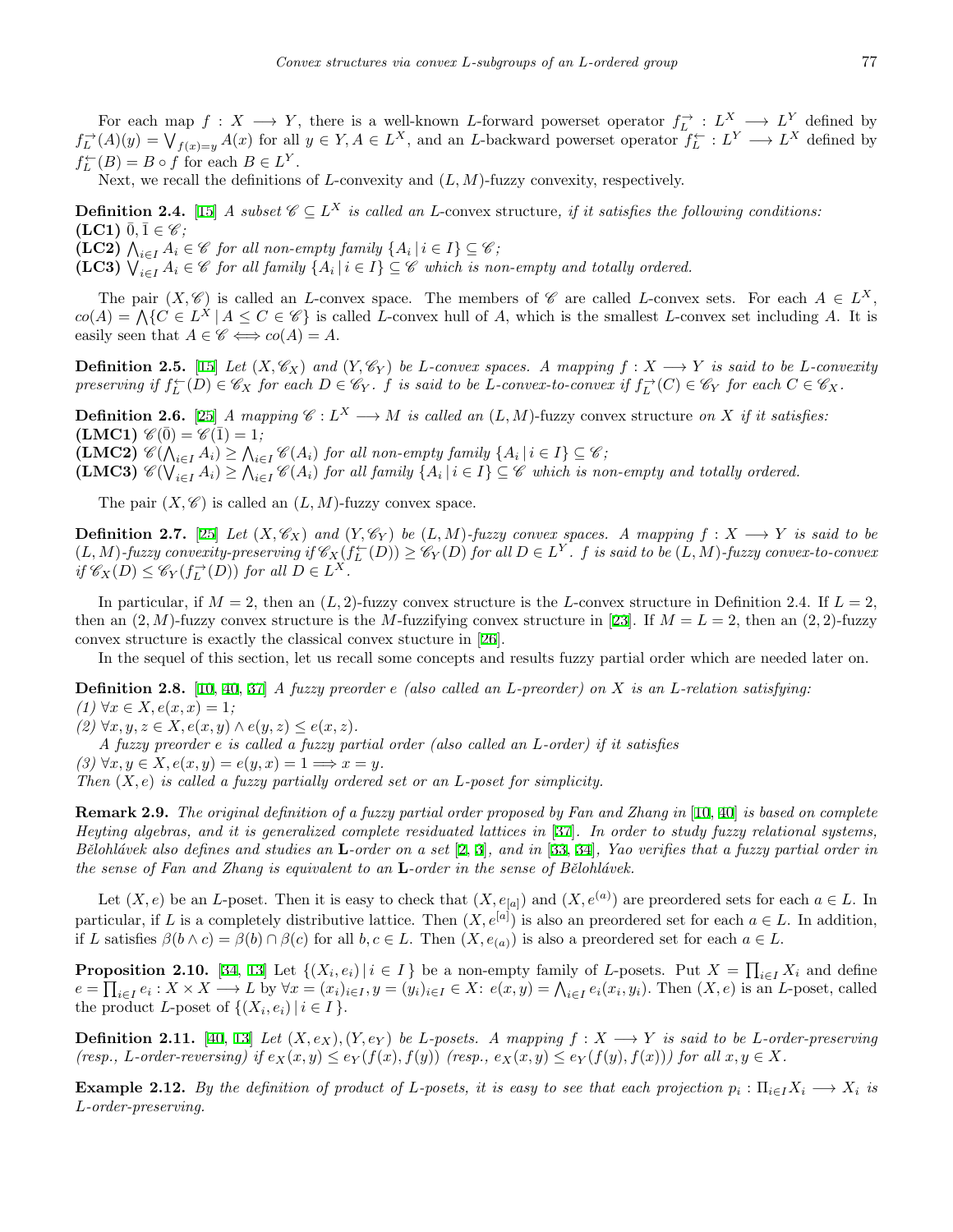## **3 Convex** *L***-subgroups and the** *L***-convex structure constructed by them**

In this section, we first give characterizations of a convex *L*-subgroup in terms of four kinds of cut sets of an *L*-subset. Then we consider the homomorphic preimage and the product of convex *L*-subgroups. After that, we introduce an *L*-convex structure induced by convex *L*-subgroups in an *L*-ordered group.

**Definition 3.1.** [[1\]](#page-10-4) *An ordered (A preordered) group*  $(G, \leq)$  *is a group*  $(G, \cdot, 1)$  *together with an order (a preordered)*  $\leq$  *on G such that*  $x \leq y \implies axb \leq ayb$  *for all*  $x, y, a, b \in G$ *.* 

**Definition 3.2.** [\[5](#page-10-1), [7\]](#page-11-18) An L-(pre)ordered group  $(G, e)$  is a group  $(G, \cdot, 1)$  together with an L-(pre)order e on G such *that*  $e(x, y) \leq e(axb, ayb)$  *for all*  $x, y, a, b \in G$ *.* 

**Proposition 3.3.** *Let*  $(G, e)$  *be an L*-(pre)ordered group and  $a \in L$ *. Then* 

*(1)*  $(G, e_{[a]})$  *is a preordered group,* 

 $(2)$   $(G, e^{(a)})$  *is a preordered group,* 

(3) if *L* is a completely distributive lattice, then  $(G, e^{[a]})$  is a preordered group,

(4) if L is a completely distributive lattice with  $\beta(b \wedge c) = \beta(b) \cap \beta(c)$  for all  $b, c \in L$ , then  $(G, e_{(a)})$  is a preordered *group.*

*Proof.* The proofs are trivial and omitted here.

**Proposition 3.4.** [[6\]](#page-11-23) If  $(G_1, e_1)$  and  $(G_2, e_2)$  are *L*-ordered groups, then  $(G_1 \times G_2, e_1 \times e_2)$  is an *L*-ordered group.

**Definition 3.5.** [[5,](#page-10-1) [6](#page-11-23), [7\]](#page-11-18) *Let*  $(G, e)$  *be an L*-ordered group and  $A \in L^G$ . Then A is said to be an *L*-subgroup if  $A(x) \wedge A(y) \leq A(xy^{-1})$  *for all*  $x, y \in G$ *.* 

**Proposition 3.6.** [[6\]](#page-11-23) Let  $(G, e)$  be an L-ordered group, and  $\{A_i\}_{i \in I}$  be a family of L-subgroups. Then  $\bigwedge_{i \in I} A_i$  is an *L*-subgroup of (*G, e*).

**Definition 3.7.** [[26\]](#page-11-1) Let  $(G, \leq)$  be an ordered group (or a preordered group) and  $A \subseteq G$ . If  $x \in A, y \in A \Longrightarrow z \in A$ for all  $x \le z \le y$ , then A is said to be convex. If A is not only convex but also a subgroup of  $(G, \cdot, 1)$ , then A is called *a convex subgroup of*  $(G, \leq)$ *.* 

**Definition 3.8.** [[5,](#page-10-1) [7](#page-11-18)] Let  $(G, e)$  be an *L*-(pre)ordered group and  $A \in L^G$ . Then *A* is said to be convex or an *L*-ordered convex set if  $e(x, z) \wedge e(z, y) \wedge A(x) \wedge A(y) \leq A(z)$  for all  $x, y, z \in G$ , and A is called a convex L-subgroup if A is not *only an L-ordered convex set but also an L-subgroup.*

Now, we are going to give some equivalent descriptions for convex *L*-subgroups of an *L*-ordered group.

<span id="page-3-0"></span>**Proposition 3.9.** *Let*  $(G, e)$  *be an L*-ordered group. If  $A \in L^G$  *is a convex L*-subgroup, then *(1)*  $\forall a \in L$ *,*  $A_{[a]}$  *is a convex subgroup of*  $(G, e_{[a]})$ *, (2)*  $\forall a \in P(L)$ ,  $A^{(a)}$  *is a convex subgroup of*  $(G, e^{(a)})$ *.* 

*Proof.* (1). We all known that  $A_{[a]}$  is a subgroup of  $(G, \cdot, 1)$  by Theorem 3.7 [\[21](#page-11-22)], so it just needs to prove  $A_{[a]}$  is convex in  $(G, e_{[a]})$ . For each  $a \in L$ , suppose  $x, y \in A_{[a]}$  and  $(x, z), (z, y) \in e_{[a]}$ . Then  $A(x) \ge a, A(y) \ge a$  and  $e(x, z) \ge a, e(z, y) \ge a$ . Since A is an L-ordered convex set, that is,  $e(x, z) \wedge e(z, y) \wedge A(x) \wedge A(y) \le A(z)$ . Therefore  $A(z) \geq a$ , in other words,  $z \in A_{[a]}$ . Hence  $A_{[a]}$  is convex in  $(G, e_{[a]})$  by definition.

(2). According to Theorem 3.7 [\[21](#page-11-22)], to prove (2) it suffices to prove  $A^{(a)}$  is convex in  $(G, e^{(a)})$ . For each  $a \in$  $P(L)$ , suppose  $x, y \in A^{(a)}$  and  $(x, z), (z, y) \in e^{(a)}$ . Then  $A(x) \nleq a, A(y) \nleq a$  and  $e(x, z) \nleq a, e(z, y) \nleq a$ . It results  $e(x, z) \wedge e(z, y) \wedge A(x) \wedge A(y) \nleq a$  because of  $a \in P(L)$ . Note that A is an L-ordered convex set, that is,  $e(x, z) \wedge e(z, y) \wedge A(x) \wedge A(y) \leq A(z)$ . Then  $A(z) \nleq a$ , in other words,  $z \in A^{(a)}$ . Thus  $A^{(a)}$  is convex in  $(G, e^{(a)})$ .  $\Box$ 

**Theorem 3.10.** Let  $(G, e)$  be an L-ordered group. Then  $A \in L^G$  is a convex L-subgroup of  $(G, e)$  if and only if  $A_{[a]}$  is *a convex subgroup of*  $(G, e_{[a]})$  *for all*  $a \in L$ *.* 

*Proof.* Necessity is proved in Proposition [3.9](#page-3-0).

Sufficiency. Obviously *A* is an *L*-subgroup of  $(G, \cdot, 1)$  by Theorem 3.7 [[21](#page-11-22)], so it suffices to prove  $e(x, z) \wedge e(z, y) \wedge$  $A(x) \wedge A(y) \leq A(z)$  for all  $x, y, z \in X$ . Set  $a = e(x, z) \wedge e(z, y) \wedge A(x) \wedge A(y)$ . Then  $x, y \in A_{[a]}$  and  $(x, z), (z, y) \in e_{[a]}$ . Since  $A_{[a]}$  is convex in  $(G, e_{[a]})$ , so  $z \in A_{[a]}$ . That is,  $A(z) \geq a$ , and so  $e(x, z) \wedge e(z, y) \wedge A(x) \wedge A(y) \leq A(z)$ , as  $\Box$ desired.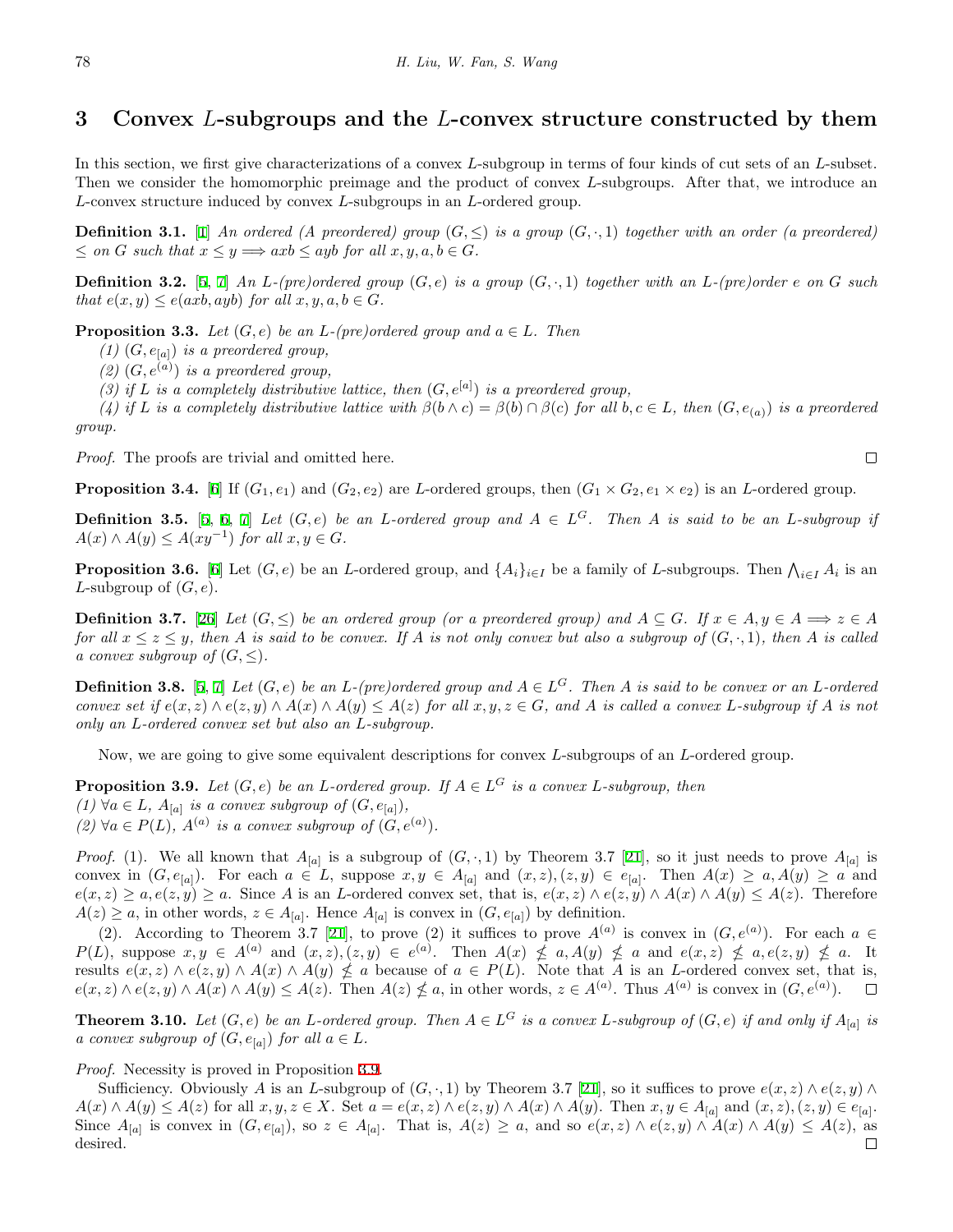**Theorem 3.11.** Let  $(G, e)$  be an *L*-ordered group with *L* a completely distributive lattice, and  $A \in L^G$ . Then the *following conditions are equivalent:*

- *(1) A is a convex L*-subgroup of  $(G, e)$ ;
- (2)  $A_{[a]}$  is a convex subgroup of  $(G, e_{[a]})$  for all  $a \in L$ ,
- *(3)*  $A_{[a]}$  *is a convex subgroup of*  $(G, e_{[a]})$  *for all*  $a \in P(L)$ *,*
- (4)  $A^{(a)}$  is a convex subgroup of  $(G, e^{(a)})$  for all  $a \in P(L)$ ,
- *(5)*  $A^{[a]}$  *is a convex subgroup of*  $(G, e^{[a]})$  *for all*  $a \in L$ *,*
- *(6)*  $A^{[a]}$  *is a convex subgroup of*  $(G, e^{[a]})$  *for all*  $a \in P(L)$ *.*

*Proof.* By Proposition [3.9,](#page-3-0) we have  $(1) \implies (2)$ ,  $(4)$ , and  $(2) \implies (3)$ ,  $(5) \implies (6)$  is obvious. So we just need to prove  $(3) \implies (1), (4) \implies (1), (1) \implies (5) \text{ and } (6) \implies (1).$ 

 $(3) \implies (1)$ . By Theorem 3.7 [\[21](#page-11-22)], it suffices to prove  $e(x, z) \wedge e(z, y) \wedge A(x) \wedge A(y) \leq A(z)$  for all  $x, y, z \in X$ . For each  $a \in P(L)$ , if  $a \leq e(x, z) \wedge e(z, y) \wedge A(x) \wedge A(y)$ , then  $x, y \in A_{[a]}$  and  $(x, z), (z, y) \in e_{[a]}$ . Since  $A_{[a]}$  is convex in  $(G, e_{[a]})$ , so  $z \in A_{[a]}$ . That is,  $A(z) \geq a$ , then  $e(x, z) \wedge e(z, y) \wedge A(x) \wedge A(y) \leq A(z)$  according to Lemma 2.1.

 $(4) \implies (1)$ . By Theorem 3.7 [[21\]](#page-11-22), it just to prove that *A* is an *L*-ordered convex set, that is to prove  $e(x, z) \wedge$  $e(z, y) \wedge A(x) \wedge A(y) \leq A(z)$  for all  $x, y, z \in X$ . According to Lemma 2.1, it suffices to prove for each  $a \in P(L)$ ,  $e(x, z) \wedge e(z, y) \wedge A(x) \wedge A(y) \nleq a$  implies  $A(z) \nleq a$ . In fact,  $e(x, z) \wedge e(z, y) \wedge A(x) \wedge A(y) \nleq a$  implies  $x, y \in A^{(a)}$  and  $(x, z), (z, y) \in e^{(a)}$ . So  $z \in A^{(a)}$  since  $A^{(a)}$  is convex in  $(G, e^{(a)})$ , that is,  $A(z) \nleq a$ , as needed.

 $(1) \implies (5)$ . For each  $a \in L$ , suppose  $x, y \in A^{[a]}$  and  $(x, z), (z, y) \in e^{[a]}$ . Then  $a \notin \alpha(e(x, z)), a \notin \alpha(e(z, y))$  and  $a \notin \alpha(A(x)), a \notin \alpha(A(y)).$  Thus  $a \notin \alpha(e(x, z)) \cup \alpha(e(z, y)) \cup \alpha(A(x)) \cup \alpha(A(y)) = \alpha(e(x, z) \wedge e(z, y) \wedge A(x) \wedge A(y)).$ Since A is an L-ordered convex set, that is,  $e(x, z) \wedge e(z, y) \wedge A(x) \wedge A(y) \leq A(z)$ , then we have  $a \notin \alpha(A(z))$  by Lemma 2.1. It implies  $z \in A^{[a]}$ , and so  $A^{[a]}$  is convex in  $(G, e^{[a]})$ . By Theorem 3.7 [\[21](#page-11-22)], we conclude that  $A^{[a]}$  is a convex subgroup of  $(G, e^{[a]})$ .

 $(6) \implies (1)$ . By Theorem 3.7 [[21\]](#page-11-22), it suffices to prove that  $e(x, z) \wedge e(z, y) \wedge A(x) \wedge A(y) \leq A(z)$  for all  $x, y, z \in X$ . According to Lemma 2.1, it suffices to prove that for each  $a \in P(L)$ ,  $a \notin \alpha(e(x, z) \wedge e(z, y) \wedge A(x) \wedge A(y))$  implies  $a \notin \alpha(A(z))$ . In fact,  $a \notin \alpha(e(x, z) \land e(z, y) \land A(x) \land A(y)) = \alpha(e(x, z)) \cap \alpha(e(z, y)) \cap \alpha(A(x)) \cap \alpha(A(y))$  implies  $a \notin \alpha(e(x, z)), a \notin \alpha(e(z, y))$  and  $a \notin \alpha(A(x)), a \notin \alpha(A(y)).$  In other words,  $x, y \in A^{[a]}$  and  $(x, z), (z, y) \in e^{[a]}$ . So  $z \in A^{[a]}$  since  $A^{[a]}$  is convex in  $(G, e^{[a]})$ . That is,  $a \notin \alpha(A(z))$ , as desired.  $\Box$ 

**Theorem 3.12.** Let  $(G, e)$  be an L-ordered group with L a completely distributive lattice, and  $A \in L^G$ . If  $\beta(b \wedge c)$  $\beta(b) \cap \beta(c)$  *for all*  $b, c \in L$ *, then the following conditions are equivalent:* 

- *(1)*  $A$  *is a convex*  $L$ *-subgroup of*  $(G, e)$ *;*
- *(2)*  $\forall a \in L$ *,*  $A_{(a)}$  *is a convex subgroup of*  $(G, e_{(a)})$ *;*

*(3)*  $\forall a \in J(L)$ ,  $A_{(a)}$  *is a convex subgroup of*  $(G, e_{(a)})$ *.* 

*Proof.* First, we can easily check that *A* is an *L*-subgroup of  $(G, \cdot, 1)$  if and only if  $A_{(a)}$  is a subgroup of  $(G, \cdot, 1)$  for all  $a \in L$  or  $a \in J(L)$ .

So to prove  $(1) \implies (2)$ , it just needs to show  $A_{(a)}$  is convex in  $(G, e_{(a)})$  for each  $a \in L$ . In other words, for  $x, y \in A_{(a)}$  and  $(x, z), (z, y) \in e_{(a)}$ , it suffices to prove  $z \in A_{(a)}$ . In fact,  $x, y \in A_{(a)}$  and  $(x, z), (z, y) \in e_{(a)}$  implies  $a \in \beta(A(x)), a \in \beta(A(y))$  and  $a \in \beta(e(x, z)), a \in \beta(e(z, y))$ . Since  $\beta(x \wedge y) = \beta(x) \cap \beta(y)$  for all  $x, y \in L$ , so we have  $a \in \beta(A(x)) \cap \beta(A(y)) \cap \beta(e(x, z)) \cap \beta(e(z, y)) = \beta(e(x, z) \wedge e(z, y) \wedge A(x) \wedge A(y)).$  Because A is an L-ordered convex set, that is,  $e(x, z) \wedge e(z, y) \wedge A(x) \wedge A(y) \leq A(z)$ , then we have  $a \in \beta(A(z))$  by Lemma 2.1. It implies  $z \in A_{(a)}$ , as required.

 $(2) \Longrightarrow (3)$  is obvious.

To prove (3)  $\implies$  (1), it suffices to prove  $e(x, z) \wedge e(z, y) \wedge A(x) \wedge A(y) \leq A(z)$  for all  $x, y, z \in X$ . According to Lemma 2.1, it suffices to prove  $a \in \beta(e(x, z) \land e(z, y) \land A(x) \land A(y))$  implies  $a \in \beta(A(z))$  for each  $a \in J(L)$ . In fact,  $a \in \beta(e(x, z) \wedge e(z, y) \wedge A(x) \wedge A(y))$  implies  $a \in \beta(e(x, z)), a \in \beta(e(z, y)), a \in \beta(A(x)), a \in \beta(A(y)).$  In other words,  $x, y \in A_{(a)}$  and  $(x, z), (z, y) \in e_{(a)}$ . So  $z \in A_{(a)}$  since  $A_{(a)}$  is convex in  $(G, e_{(a)})$ . That is,  $a \in \beta(A(z))$ , as needed.  $\Box$ 

**Definition 3.13.** [\[5](#page-10-1)] Let  $(G_1, e_1)$  and  $(G_2, e_2)$  be L-ordered groups. A mapping  $f: G_1 \longrightarrow G_2$  is called an L-ordered *group homomorphism if it is a group homomorphism and L-order preserving.*

**Proposition 3.14.** Let  $(G_1, e_1)$  and  $(G_2, e_2)$  be L-ordered groups, and  $f: G_1 \longrightarrow G_2$  be an L-ordered group homomorphism. If  $B \in L^{G_2}$  is a convex L-subgroup of  $(G_2, e_2)$ , then  $f_L^{\leftarrow}(B)$  is a convex L-subgroup of  $(G_1, e_1)$ .

*Proof.*  $\forall x, y \in G_1$ , we have

$$
f_L^{\leftarrow}(B)(x) \wedge f_L^{\leftarrow}(B)(y) = B(f(x)) \wedge B(f(y)) \leq B(f(x)f(y)^{-1}) = B(f(xy^{-1})) = f_L^{\leftarrow}(B)(xy^{-1}).
$$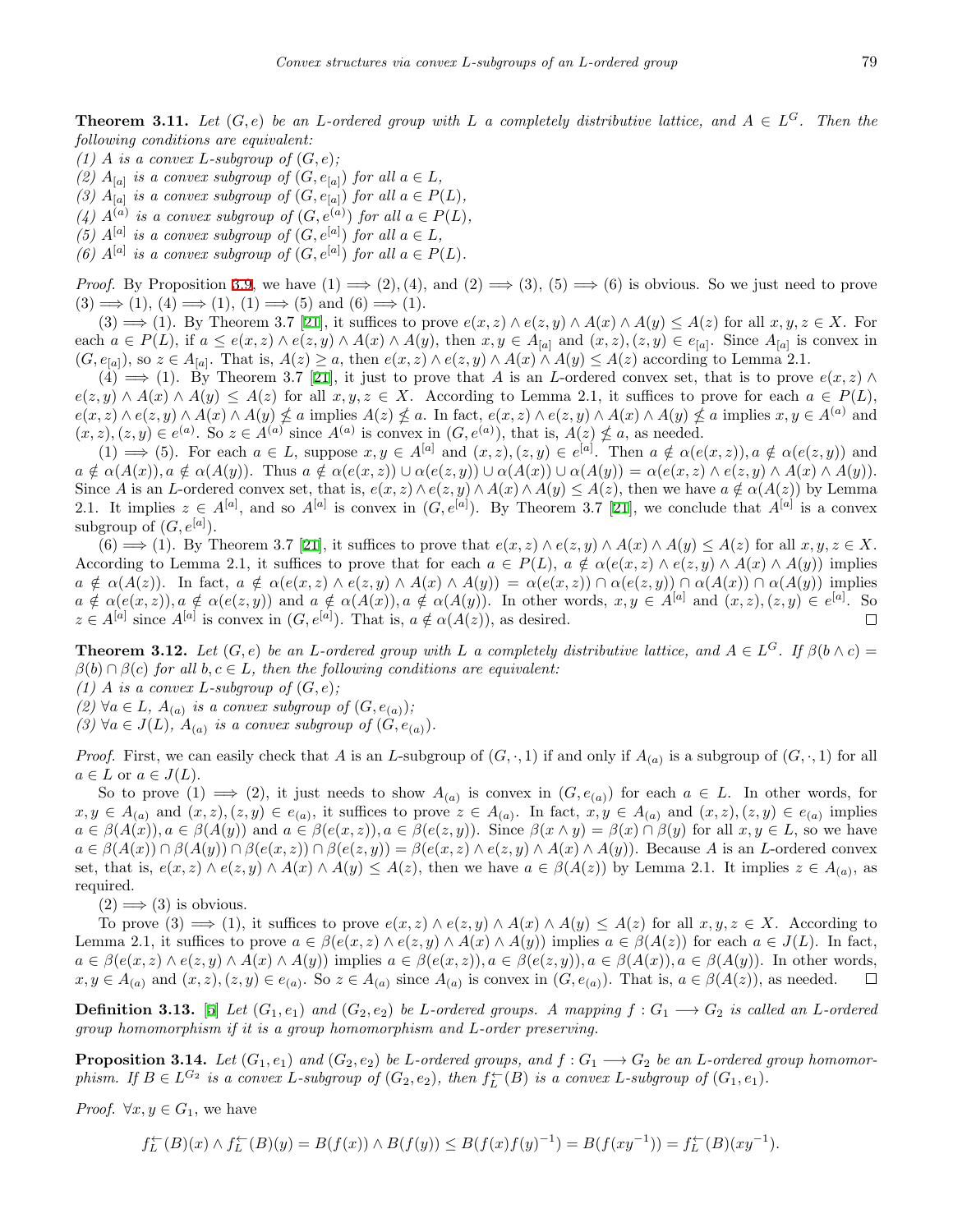It implies  $f_L^{\leftarrow}(B)$  is an *L*-subgroup of  $(G_1, \cdot, 1)$ .

Moreover, for all  $x, y, z \in G_1$ , we have  $e_1(x, z) \wedge e_1(z, y) \wedge f_L^{\leftarrow}(B)(x) \wedge f_L^{\leftarrow}(B)(y) \le e_2(f(x), f(z)) \wedge e_2(f(z), f(y)) \wedge f_L^{\leftarrow}(B)(y)$  $B(f(x)) \wedge B(f(y)) \leq B(f(z)) = f_L^{\leftarrow}(B)(z)$ . It implies that  $f_L^{\leftarrow}(B)$  is an *L*-ordered convex set. Therefore, we can conclude that  $f_L^{\leftarrow}(B)$  is a convex *L*-subgroup of  $(G_1, e_1)$ .  $\Box$ 

In what follows, we are about to discuss the product of convex *L*-subgroups in *L*-ordered groups.

<span id="page-5-0"></span>**Proposition 3.15.** Let  $(G_1, e_1)$  and  $(G_2, e_2)$  be L-ordered groups. If  $A \in L^{G_1}$  and  $B \in L^{G_2}$  are convex L-subgroups, then  $A \times B$  is a convex L-subgroup in the product L-ordered group  $(G_1 \times G_2, e)$  where  $e = e_1 \times e_2$ .

 $\Box$ 

*Proof.* The proof is straightforward.

In classical case,  $A \times B$  is convex in  $(G_1 \times G_2, \leq)$  if and only if A is convex in  $(G_1, \leq)$  and B is convex in  $(G_2, \leq)$ . However, the converse of Proposition [3.15](#page-5-0) does not hold, please see the following example.

**Example 3.16.** Let  $L = \{0, a, b, 1\}$  with  $\leq$  defined as  $0 \leq a, b \leq 1$ ,  $a \vee b = 1$  and  $a \wedge b = 1$ .  $(G_1, e_1)$  and  $(G_1, e_2)$ be L-ordered group, where  $G_1 = \{x_1, x_2, x_3\}$  and  $G_2 = \{y_1, y_2, y_3\}$ ,  $e_1 : G_1 \times G_1 \longrightarrow L$  and  $e_2 : G_2 \times G_2 \longrightarrow L$  are *presented in Tabel [1](#page-5-1) and Tabel [2:](#page-5-2)*

Let  $A \in L^{G_1}$  defined by  $A(x_1) = A(x_3) = a$ ,  $A(x_2) = 0$  and  $B \in L^{G_2}$  defined by  $B(y_1) = B(y_3) = b$ ,  $B(y_2) = 0$ . Then

| $G_1$              | $x_1$ | $x_2$                                            | $x_3$ |
|--------------------|-------|--------------------------------------------------|-------|
| $x_1$              |       | a                                                | a     |
| $\boldsymbol{x}_2$ |       |                                                  | a     |
| $x_3$              |       |                                                  |       |
|                    |       | Table 1: $e_1: G_1 \times G_1 \longrightarrow L$ |       |
| $G_2$              | $y_1$ | $y_2$                                            | $y_3$ |
| $y_1$              |       |                                                  | h     |
| $y_2$              |       |                                                  | h     |
|                    |       |                                                  |       |

<span id="page-5-2"></span><span id="page-5-1"></span>Table 2:  $e_2: G_2 \times G_2 \longrightarrow L$ 

for each  $(x, y) \in G_1 \times G_2$ , we have  $(A \times B)(x, y) = 0$ , it results that  $A \times B$  is a convex L-subgroup of  $(G_1 \times G_2, e_1 \times e_2)$ . But  $e_1(x_1, x_2) \wedge e_1(x_2, x_3) \wedge A(x_1) \wedge A(x_3) = a \nleq A(x_2)$ , which implies that A is not a convex L-subgroup of  $(G_1, e_1)$ .

The product *L*-ordered group of  $(G_1, e_1)$  and  $(G_2, e_2)$  can easily generalized to the finite case, so we have the following theorem.

**Theorem 3.17.** Let  $\{(G_i, e_i)\}_{i=1}^n$  be a non-empty family of L-ordered groups, and for each  $1 \le i \le n$ ,  $A_i \in L^{G_i}$  be a convex L-subgroup of  $(G_i, e_i)$ . Then  $\Pi_{i=1}^n A_i$  is a convex L-subgroup of  $(\prod_{i=1}^n G_i, e)$  where  $e = \prod_{i=1}^n e_i$ .

In the rest part of this section, we are about to introduce an *L*-convex structure in an *L*-ordered group. From now on, we use  $\mathscr{C}_G$  to denote the set of all convex *L*-subgroups of an *L*-ordered group  $(G, e)$ .

**Theorem 3.18.** Let  $(G, e)$  be an L-ordered group. Then  $\mathscr{C}_G$  is an L-convex structure, and  $(G, \mathscr{C}_G)$  is an L-convex *space.*

*Proof.* **(LC1)** is obvious. **(LC2)**. Refer to Proposition 3.6 [\[7](#page-11-18)]. To prove (LC3). Suppose  $\{A_i \mid i \in I\} \subseteq \mathscr{C}_G$  be non-empty and totally ordered. Then for all  $x, y \in G$ , we have

$$
(\bigvee_{i\in I}A_i)(x)\wedge(\bigvee_{i\in I}A_i)(y)=\bigvee_{i\in I}\left(A_i(x)\wedge A_i(y)\right)\leq\bigvee_{i\in I}A_i(xy^{-1})=(\bigvee_{i\in I}A_i)(xy^{-1}).
$$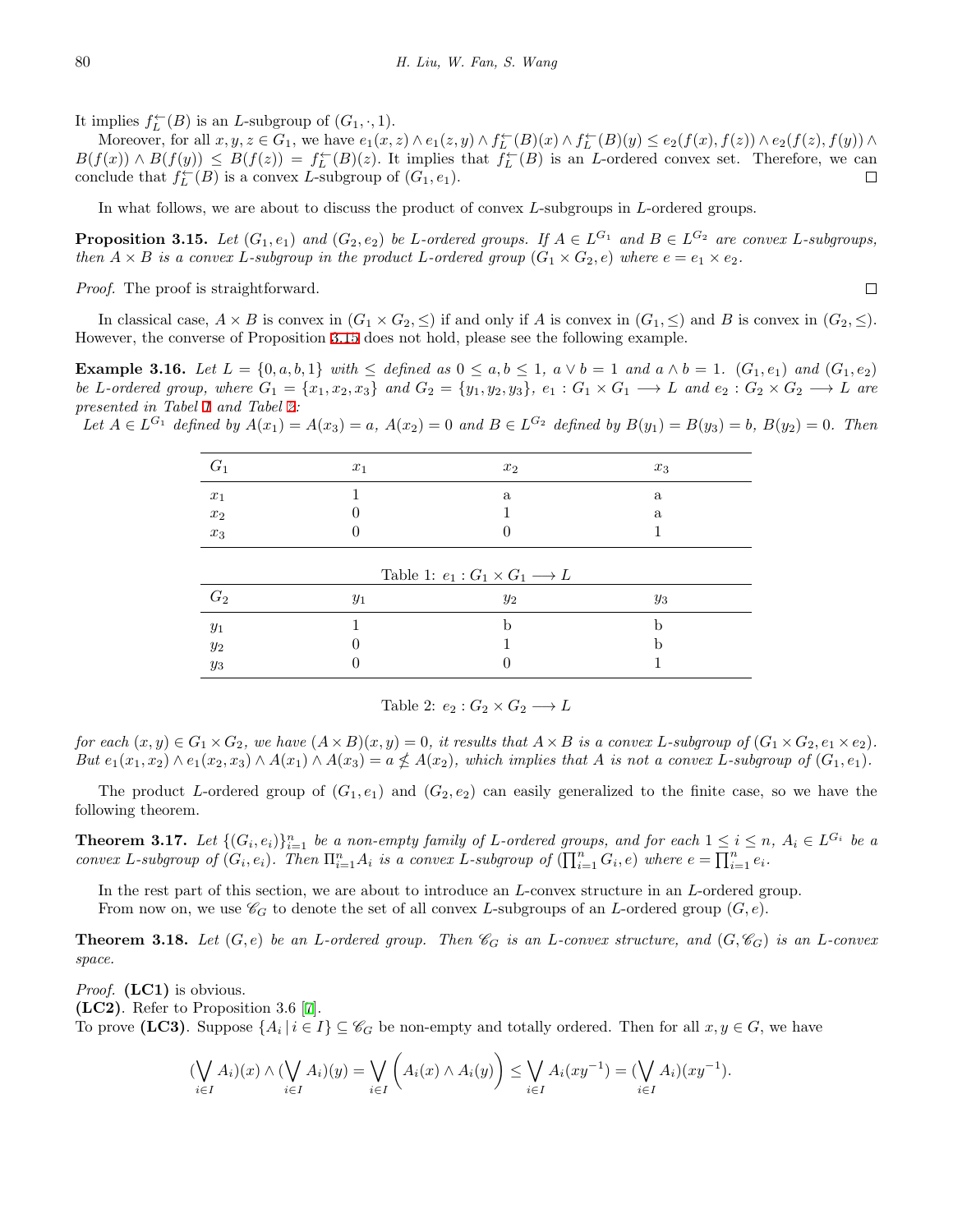This implies that  $\bigvee_{i \in I} A_i$  is an *L*-subgroup. Next, we show that  $\bigvee_{i \in I} A_i$  is an *L*-ordered convex set in  $(G, e)$ . Take  $\forall x, y, z \in G$ , we have

$$
e(x, z) \wedge e(z, y) \wedge (\bigvee_{i \in I} A_i)(x) \wedge (\bigvee_{i \in I} A_i)(y) = e(x, z) \wedge e(z, y) \wedge \bigvee_{i \in I} \left( A_i(x) \wedge A_i(y) \right)
$$
  

$$
= \bigvee_{i \in I} \left( e(x, z) \wedge e(z, y) \wedge A_i(x) \wedge A_i(y) \right)
$$
  

$$
\leq \bigvee_{i \in I} A_i(z) = \left( \bigvee_{i \in I} A_i \right)(z).
$$

That is to say,  $\bigvee_{i \in I} A_i$  is an *L*-ordered convex set. Thus  $\bigvee_{i \in I} A_i \in \mathscr{C}_G$ .

<span id="page-6-0"></span>**Theorem 3.19.** Let  $(G_1, e_1)$  and  $(G_2, e_2)$  be L-ordered groups and  $f: G_1 \longrightarrow G_2$  be an L-ordered group homomorphism. *Then f is L-convexity preserving from*  $(G_1, \mathcal{C}_{G_1})$  *to*  $(G_2, \mathcal{C}_{G_2})$ *.* 

*Proof.* It follows from Theorem 3.14.

Employing this result, it accesses immediately the following corollary.

**Corollary 3.20.** If  $(G, e)$  is the product L-ordered group of  $\{(G_i, e_i) | i \in I\}$ . Then each projection  $p_i : (G, e) \longrightarrow$  $(G_i, e_i)$  *is L-convexity preserving.* 

*Proof.* It follows from Theorem [3.19](#page-6-0).

## **4 Convex** *L***-subgroup degree**

From section 3, we can see that in an *L*-ordered group (*G, e*), an *L*-subset *A* is either a convex *L*-subgroup when both A is an L-subgroup and the inequality  $e(x, z) \wedge e(z, y) \wedge A(x) \wedge A(y) \leq A(z)$  holds for all  $x, y, z \in G$ , or not a convex *L*-subgroup when *A* is not an *L*-subgroup or the inequality does not hold. There is no other case. But from the view point of fuzzy logic, the *L*-subset *A* may be an *L*-subgroup to some extent and the inequality also can be established to some extent. In other words, the *L*-subset *A* may be a convex *L*-subgroup to some extent. Based on this consideration, we are going to introduce the notion of the degree to which an *L*-subset is a convex *L*-subgroup.

First of all, on a complete Heyting algebras *L*, there exists a well-known implication operator  $\rightarrow: L \times L \longrightarrow L$  as the right adjoint for the operator  $\land$  defined by,  $a \to b = \sqrt{\{x \in L \mid a \land x \leq b\}}$ .

As we all know, in a group, an *L*-subset may be an *L*-subgroup to some extent. Let us review the definition of *L*-subgroup degree.

**Definition 4.1.** [\[22](#page-11-24)] Let G be a group and  $A \in L^G$ . The L-subgroup degree  $m(A)$  of A is defined as  $m(A)$  = ∧ *x,y∈X*  $\left( (A(x) \land A(y)) \rightarrow A(xy^{-1}) \right)$ Š. *.*

Similar to the way of considering *L*-subgroup degree, we can consider the convex degree to describe the extent of an *L*-subset be a convex set with respect to an *L*-order. Integrated *L*-subgroup degree and convex degree, we define convex *L*-subgroup degree as following.

**Definition 4.2.** Let  $(G, e)$  be an L-ordered group and  $A \in L^G$ . The convex L-subgroup degree  $CLD(A)$  of A is defined *as:*

$$
CLD(A) = m(A) \wedge \bigwedge_{x,y,z \in X} \bigg( \big( e(x,z) \wedge e(z,y) \wedge A(x) \wedge A(y) \big) \to A(z) \bigg).
$$

**Remark 4.3.** *CLD*(*A*) *can be regarded as the degree to which A is a convex L-subgroup. Obviously A is a convex L*-subgroup if and only if  $CLD(A) = 1$ .

Analogous to Lemma 3.4 [\[22](#page-11-24)], we can immediately obtain the following lemma.

<span id="page-6-1"></span>**Lemma 4.4.** Let  $(G, e)$  be an L-ordered group and  $A \in L^G$ ,  $a \in L$ . Then  $CLD(A) \ge a$  if and only if  $m(A) \ge a$  and  $e(x, z) \wedge e(z, y) \wedge A(x) \wedge A(y) \wedge a \leq A(z)$  *for all*  $x, y, z \in G$ *.* 

 $\Box$ 

 $\Box$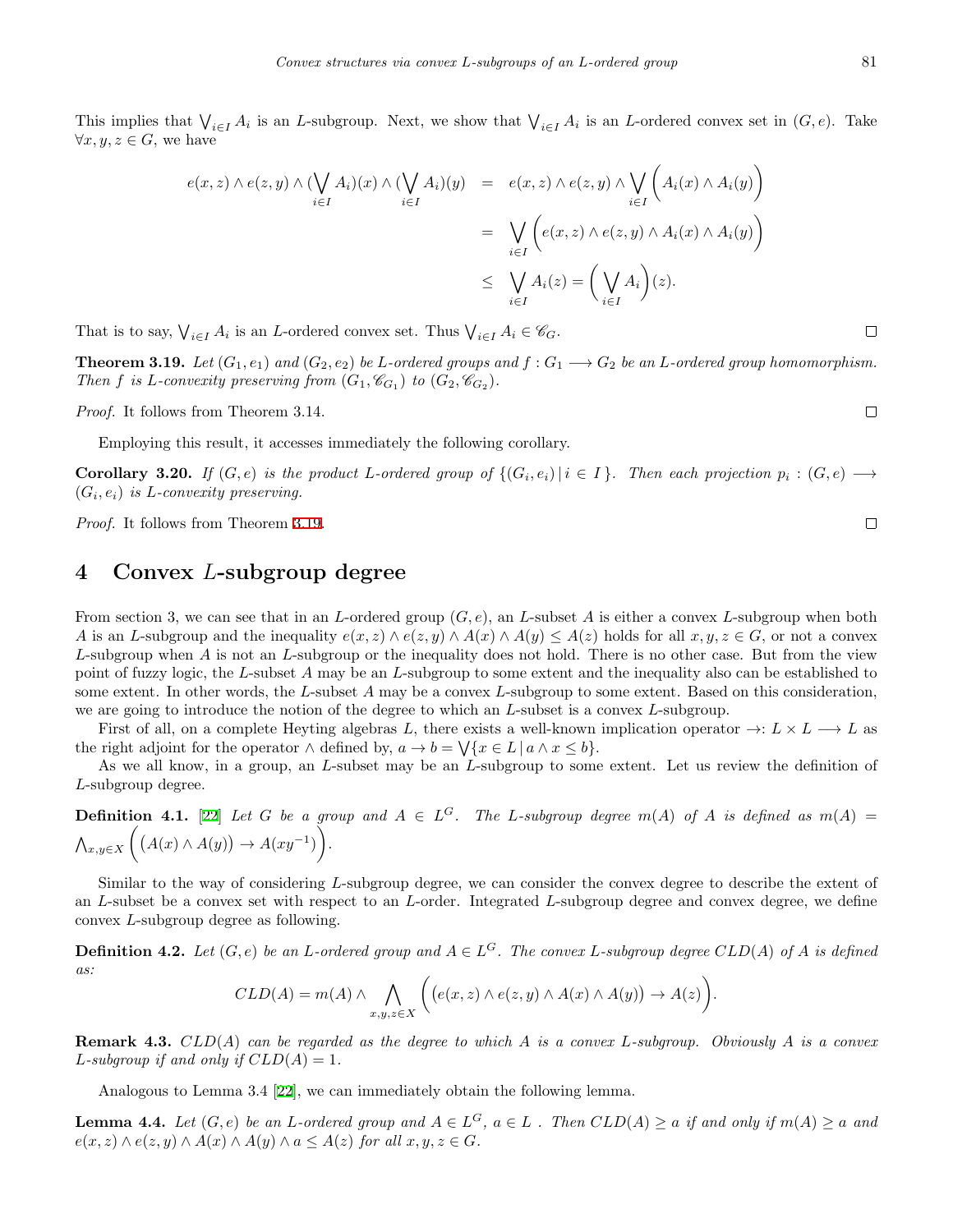By Lemma [4.4](#page-6-1), we can easily obtain the following lemma.

<span id="page-7-0"></span>**Lemma 4.5.** *Let*  $(G, e)$  *be an L*-ordered group, and  $A \in L^G$ . Then  $CLD(A) = \bigvee \{a \in L \mid a \wedge A(x) \wedge A(y) \leq A(xy^{-1}), a \wedge e(x, z) \wedge e(z, y) \wedge A(x) \wedge A(y) \leq A(z), \forall x, y, z \in G\}.$ 

*Proof.* On one hand,  $CLD(A) \ge \bigvee \{a \in L \mid a \wedge A(x) \wedge A(y) \le A(xy^{-1}), a \wedge e(x, z) \wedge e(z, y) \wedge A(x) \wedge A(y) \le A(z), \forall x, y, z \in L\}$  $G \}$  just follows from Lemma [4.4](#page-6-1).

On the other hand, suppose  $CLD(A) = b$ , then  $b \leq (A(x) \wedge A(y)) \rightarrow A(xy^{-1})$  and  $b \leq (e(x, z) \wedge e(z, y) \wedge A(x) \wedge b(z))$  $A(y)$   $\rightarrow$   $A(z)$  for all  $x, y, z \in G$ . It implies  $b \wedge A(x) \wedge A(y) \leq A(xy^{-1}), b \wedge e(x, z) \wedge e(z, y) \wedge A(x) \wedge A(y) \leq A(z)$ . Hence,  $CLD(A) \leq \bigvee \{a \in L \mid a \wedge A(x) \wedge A(y) \leq A(xy^{-1}), a \wedge e(x, z) \wedge e(z, y) \wedge A(x) \wedge A(y) \leq A(z), \forall x, y, z \in G\}.$  $\Box$ 

In the next, we are about to give characterizations of convex *L*-subgroup degree of an *L*-subset by means of four kinds of levels.

**Theorem 4.6.** *Let*  $(G, e)$  *be an L*-ordered group, and  $A \in L^G$ *. Then* 

 $CLD(A) = \bigvee \{a \in L \mid \forall b \leq a, A_{[b]} \text{ is a convex subgroup of } (G, e_{[b]}) \}.$ 

*Proof.* Suppose  $a \in L$  with  $a \wedge A(x) \wedge A(y) \leq A(xy^{-1})$  and  $a \wedge e(x, z) \wedge e(z, y) \wedge A(x) \wedge A(y) \leq A(z)$  for all  $x, y, z \in G$ . For each  $b \le a$ , if  $x, y \in A_{[b]}$ , then we have  $A(xy^{-1}) \ge a \wedge b \ge b$ . It results  $xy^{-1} \in A_{[b]}$ , and so  $A_{[b]}$  is a subgroup of G. Moreover, if  $(x, z)$ ,  $(z, y) \in e_{[b]}$ , then  $e(x, z) \wedge e(z, y) \wedge A(x) \wedge A(y) \geq b$ . It results that  $A(z) \geq (b \wedge a) = b$ . So  $z \in A_{[b]}$ , and it implies  $A_{[b]}$  is convex in  $(G, e_{[b]})$ . Therefore,  $CLD(A) \leq \sqrt{a \in L | \forall b \leq a, A_{[b]} }$  is a convex subgroup of  $(G, e_{[b]})$ } from Lemma [4.5](#page-7-0).

Conversely, for every  $a \in L$  with  $A_{[b]}$  is a convex subgroup of  $(G, e_{[b]})$  for all  $b \leq a$ , we need to prove that  $a \wedge A(x) \wedge A(y) \leq A(xy^{-1})$  and  $a \wedge e(x,z) \wedge e(z,y) \wedge A(x) \wedge A(y) \leq A(z)$  for all  $x, y, z \in X$ . Suppose  $a \wedge e(x,z) \wedge e(z,z)$  $e(z, y) \wedge A(x) \wedge A(y) \geq b$ , then we have  $b \leq a$ ,  $x, y \in A_{[b]}$  and  $(x, z), (z, y) \in e_{[b]}$ . Therefore,  $z \in A_{[b]}$  since  $A_{[b]}$  is convex. That is  $A(z) \geq b$ , so  $a \wedge e(x, z) \wedge e(z, y) \wedge A(x) \wedge A(y) \leq A(z)$ . Analogously, we can get  $a \wedge A(x) \wedge A(y) \leq A(xy^{-1})$ .

**Theorem 4.7.** If *L* is a completely distributive lattice, and  $(G, e)$  is an *L*-ordered group, then for all  $A \in L^G$ , we have

$$
CLD(A) = \bigvee \{a \in L \mid \forall b \in P(L), a \nleq b, A^{(b)} \text{ is a convex subgroup of } (X, e^{(b)})\}.
$$

*Proof.* Assume  $a \in L$  with  $a \wedge A(x) \wedge A(y) \leq A(xy^{-1})$  and  $a \wedge e(x, z) \wedge e(z, y) \wedge A(x) \wedge A(y) \leq A(z)$  for all  $x, y, z \in G$ . For each  $b \in P(L)$  such that  $a \nleq b$ , if  $x, y \in A^{(b)}$ , then  $A(xy^{-1}) \nleq b$ . That is to say,  $xy^{-1} \in A^{(b)}$ , so  $A^{(b)}$  is a subgroup of G. Besides, if  $(x, z), (z, y) \in e^{(b)}$ , then  $e(x, z) \wedge e(z, y) \wedge A(x) \wedge A(y) \nleq b$ . It results  $A(z) \nleq b$ . So  $z \in A^{(b)}$ , and it implies  $A^{(b)}$  is convex in  $(G, e^{(b)})$ . Thus  $CLD(A) \leq \sqrt{a \in L \mid \forall b \in P(L)}$ ,  $a \nleq b$ ,  $A^{(b)}$  is a convex subgroup of  $(G, e^{(b)})$ .

Conversely, for every  $a \in L$  with  $A^{(b)}$  is a convex subgroup of  $(G, e^{(b)})$  for all  $b \in P(L)$  such that  $a \nleq b$ , we need to prove that  $a \wedge A(x) \wedge A(y) \leq A(xy^{-1})$  and  $a \wedge e(x, z) \wedge e(z, y) \wedge A(x) \wedge A(y) \leq A(z)$  for all  $x, y, z \in G$ . Suppose  $b \in P(L)$  and  $a \wedge A(x) \wedge A(y) \nleq b$ , then  $a \nleq b$ ,  $x, y \in A^{(b)}$ . Since  $A^{(b)}$  is a subgroup, so  $A(xy^{-1}) \nleq b$ . It implies  $a \wedge A(x) \wedge A(y) \leq A(xy^{-1})$ . Suppose  $a \wedge e(x, z) \wedge e(z, y) \wedge A(x) \wedge A(y) \nleq b$ , then we have  $a \nleq b$ ,  $x, y \in A^{(b)}$  and  $(x, z), (z, y) \in e^{(b)}$ . Therefore,  $A(z) \nleq b$  since  $A^{(b)}$  is convex. It results  $a \wedge e(x, z) \wedge e(z, y) \wedge A(x) \wedge A(y) \leq A(z)$  by Lemma 2.1.  $\Box$ 

**Theorem 4.8.** If *L* is a completely distributive lattice, and  $(G, e)$  is an *L*-ordered group, then for all  $A \in L^G$ , we have

$$
CLD(A) = \bigvee \{a \in L \mid \forall b \notin \alpha(a), A^{[b]} \text{ is a convex subgroup of } (G, e^{[b]})\}.
$$

*Proof.* Suppose  $a \in L$  with  $a \wedge A(x) \wedge A(y) \leq A(xy^{-1})$  and  $a \wedge e(x, z) \wedge e(z, y) \wedge A(x) \wedge A(y) \leq A(z)$  for all  $x, y, z \in G$ . For each  $b \notin \alpha(a)$ , if  $x, y \in A^{[b]}$ , then  $b \notin \alpha(A(x)), b \notin \alpha(A(y))$ . By Lemma 2.1, we have  $b \notin \alpha(A(xy^{-1}))$ . That is,  $xy^{-1} \in A^{[b]}$ , and so  $A^{[b]}$  is a subgroup of G. Besides, if  $(x, z), (z, y) \in e^{[b]}$ , then  $b \notin \alpha(e(x, z)), b \notin \alpha(e(z, y))$ . It implies  $b \notin \alpha(e(x, z) \wedge e(z, y) \wedge A(x) \wedge A(y))$ , and so  $b \notin \alpha(A(z))$ . That is,  $z \in A^{[b]}$ , and so  $A^{[b]}$  is convex in  $(X, e^{[b]})$ . According to Lemma [4.5,](#page-7-0) we have  $CLD(A) \leq \bigvee \{a \in L \mid \forall b \leq a, A^{[b]} \text{ is convex in } (X, e^{[b]}) \}.$ 

Conversely, for every  $a \in L$  with  $A^{[b]}$  is a convex subgroup of  $(G, e^{[b]})$  for all  $b \notin \alpha(a)$ , we need to prove that  $a \wedge A(x) \wedge A(y) \leq A(xy^{-1})$  and  $a \wedge e(x, z) \wedge e(z, y) \wedge A(x) \wedge A(y) \leq A(z)$  for all  $x, y, z \in G$ . Assume  $b \notin \alpha(a \wedge A(x) \wedge A(y)),$ then we have  $b \notin \alpha(a), b \notin \alpha(A(x)), b \notin \alpha(A(y))$ . Since  $A^{[b]}$  is a subgroup, then we have  $b \notin \alpha(A(xy^{-1}))$ . It results  $a \wedge A(x) \wedge A(y) \leq A(xy^{-1})$  by Lemma 2.1.

Suppose  $b \notin \alpha(a \wedge e(x, z) \wedge e(z, y) \wedge A(x) \wedge A(y))$ , then we have  $b \notin \alpha(a), b \notin \alpha(A(x)), b \notin \alpha(A(y)), b \notin \alpha(e(x, z)), b \notin \alpha(e(x, z))$  $\alpha(e(z, y))$ . In other words,  $x, y \in A^{[b]}$  and  $(x, z), (z, y) \in e^{[b]}$ . Therefore,  $z \in A^{[b]}$  since  $A^{[b]}$  is convex. That is  $b \notin \alpha(A(z))$ , so  $a \wedge e(x, z) \wedge e(z, y) \wedge A(x) \wedge A(y) \leq A(z)$ . The proof is completed.  $\Box$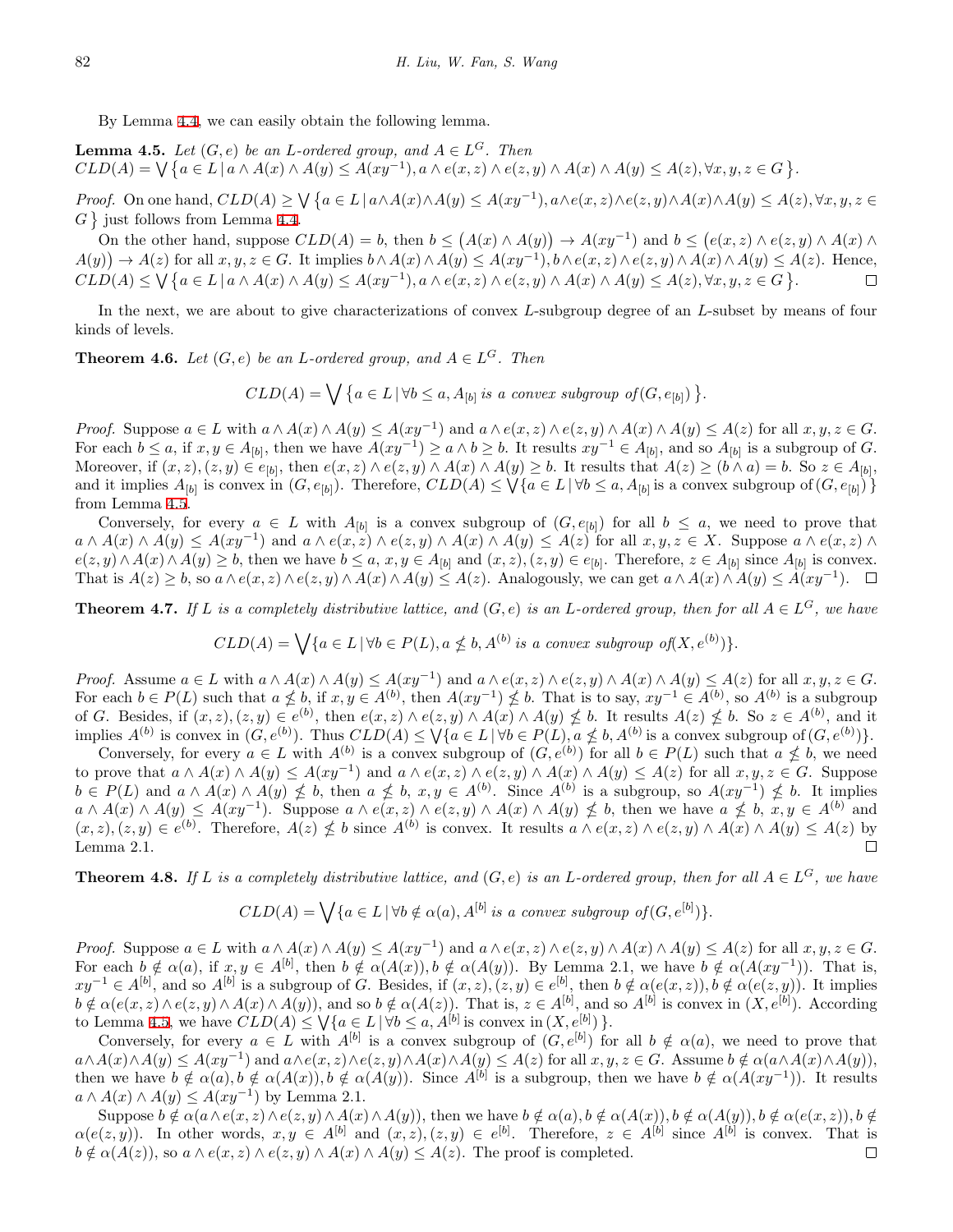**Theorem 4.9.** Let L be a completely distributive lattice with  $\beta(a \wedge b) = \beta(a) \cap \beta(b)$  for all  $a, b \in L$ , and  $(G, e)$  be an L-ordered group. Then for all  $A \in L^{\tilde{G}}$ , we have  $CLD(A) = \bigvee \{a \in L \mid \forall b \in \beta(a), A_{(b)} \text{ is a convex subgroup in } (G, e_{(b)}) \}.$ 

*Proof.* Assume  $a \in L$  with  $a \wedge A(x) \wedge A(y) \leq A(xy^{-1})$  and  $a \wedge e(x, z) \wedge e(z, y) \wedge A(x) \wedge A(y) \leq A(z)$  for all  $x, y, z \in G$ . For each  $b \in \beta(a)$ , if  $x, y \in A_{(b)}$ , then  $b \in \beta(A(x))$ ,  $b \in \beta(A(y))$ , so  $b \in \beta(a \wedge A(x) \wedge A(y))$ . It results  $b \in \beta(A(xy^{-1}))$ , which implies  $xy^{-1} \in A_{(b)}$ . Thus  $A_{(b)}$  is a subgroup. Besides, if  $(x, z), (y, z) \in e_{(b)}$ , then we have  $b \in \beta(e(x, z)), b \in \beta(e(z, y))$ . It implies  $b \in \beta(a \wedge e(x, z) \wedge e(z, y) \wedge A(x) \wedge A(y))$ . So  $b \in \beta(A(z))$ , and it indicates  $z \in A_{(b)}$ . Hence  $A_{(b)}$  is convex in  $(G, e_{(b)})$ . According to Lemma [4.5](#page-7-0), we have  $CLD(A) \leq \sqrt{a \in L \, |\, \forall b \leq a, A_{(b)}}$  is a convex subgroup of  $(G, e_{(b)})$ .

Conversely, for every  $a \in L$  such that  $A_{(b)}$  is a convex subgroup of  $(G, e_{(b)})$  for all  $b \in \beta(a)$ , we need to prove that  $a \wedge A(x) \wedge A(y) \leq A(xy^{-1})$  and  $a \wedge e(x, z) \wedge e(z, y) \wedge A(x) \wedge A(y) \leq A(z)$  for all  $x, y, z \in G$ . Suppose  $b \in \beta(a \wedge A(x) \wedge A(y)),$ then we have  $b \in \beta(a), b \in \beta(A(x)), b \in \beta(A(y))$ . It indicates that  $x, y \in A_{(b)}$ , and so  $b \in \beta(A(xy^{-1}))$  since  $A_{(b)}$  is a subgroup. Therefore,  $a \wedge A(x) \wedge A(y) \leq A(xy^{-1})$ .

Suppose  $b \in \beta(a \wedge e(x, z) \wedge e(z, y) \wedge A(x) \wedge A(y))$ , then we have  $b \in \beta(a), b \in \beta(A(x)), b \in \beta(A(y)), b \in \beta(e(x, z)), b \in \beta(e(x, z))$  $\beta(e(z,y))$ . It results that  $x, y \in A_{(b)}$  and  $(x, z), (z, y) \in e_{(b)}$ . Therefore,  $z \in A_{(b)}$  since  $A_{(b)}$  is convex. That is  $b \in \beta(A(z))$ , so  $a \wedge e(x, z) \wedge e(z, y) \wedge A(x) \wedge A(y) \leq A(z)$  by Lemma 2.1. As required.  $\Box$ 

**Theorem 4.10.** Let  $(G_1,e_1),(G_2,e_2)$  be L-ordered groups, and  $(G_1 \times G_2,e)$  be their product. Then  $CLD(A) \wedge$  $CLD(B) \leq CLD(A \times B)$  *for all*  $A \in L^{G_1}$  *and*  $B \in L^{G_2}$ ,

*Proof.* For any  $x \in G_1 \times G_2$ , suppose  $x = (x_1, x_2)$ . Then we have

$$
CLD(A \times B) = m(A \times B) \wedge \bigwedge_{x,y,z \in G_1 \times G_2} \bigg( \big(e(x,z) \wedge e(z,y) \wedge (A \times B)(x) \wedge (A \times B)(y)\big) \rightarrow (A \times B)(z) \bigg).
$$

That is,

$$
CLD(A \times B) = m(A \times B) \wedge \bigwedge_{x,y,z \in G_1 \times G_2} \Big( \big( e_1(x_1,z_1) \wedge e_2(x_2,z_2) \wedge e_1(z_1,y_1) \wedge e_2(z_2,y_2) \wedge A(x_1) \wedge B(x_2) \wedge A(y_1) \wedge B(y_2) \big)
$$
  
\n
$$
\rightarrow (A(z_1) \wedge B(z_2)) \Big)
$$

It results

$$
CLD(A \times B) \geq m(A) \wedge \bigwedge_{x_1, y_1, z_1 \in G_1} \left( \left( e_1(x_1, z_1) \wedge e_1(z_1, y_1) \wedge A(x_1) \wedge A(y_1) \right) \rightarrow A(z_1) \right) \wedge m(B) \wedge \bigwedge_{x_2, y_2, z_2 \in G_2} \left( \left( e_2(x_2, z_2) \wedge e_2(z_2, y_2) \wedge B(y_2) \right) \rightarrow B(z_2) \right)
$$

**Theorem 4.11.** Let  $(G_1,e_1),(G_2,e_2)$  be L-ordered groups and  $B\in L^{G_2}$ . If the mapping  $f:G_1\longrightarrow G_2$  is an L-ordered *group homomorphism, then*  $CLD(f^{\leftarrow}_L(B)) \geq CLD(B)$ *.* 

*Proof.* For every  $B \in L^{G_2}$ , we have

$$
\bigwedge_{x_1,x_1,y_1 \in G_1} \left( \left( e_1(x_1,z_1) \wedge e_1(z_1,y_1) \wedge f_L^{\leftarrow}(B)(x_1) \wedge f_L^{\leftarrow}(B)(y_1) \right) \to f_L^{\leftarrow}(B)(z_1) \right) \right) \n\geq \bigwedge_{x_1,x_1,y_1 \in G_1} \left( \left( e_2(f(x_1),f(z_1)) \wedge e_2(f(z_1),f(y_1)) \wedge B(f(x_1)) \wedge B(f(y_1)) \right) \to B(f(z_1)) \right) \n\geq \bigwedge_{x_2,x_2,y_2 \in G_1} \left( \left( e_2(x_2,z_2) \wedge e_2(z_2,y_2) \wedge B(x_2) \wedge B(y_2) \right) \to B(z_2) \right).
$$

Then from Theorem 3.12(3) in [[22\]](#page-11-24), we have  $CLD(f_L^{\leftarrow}(B)) \geq CLD(B)$ .

 $\Box$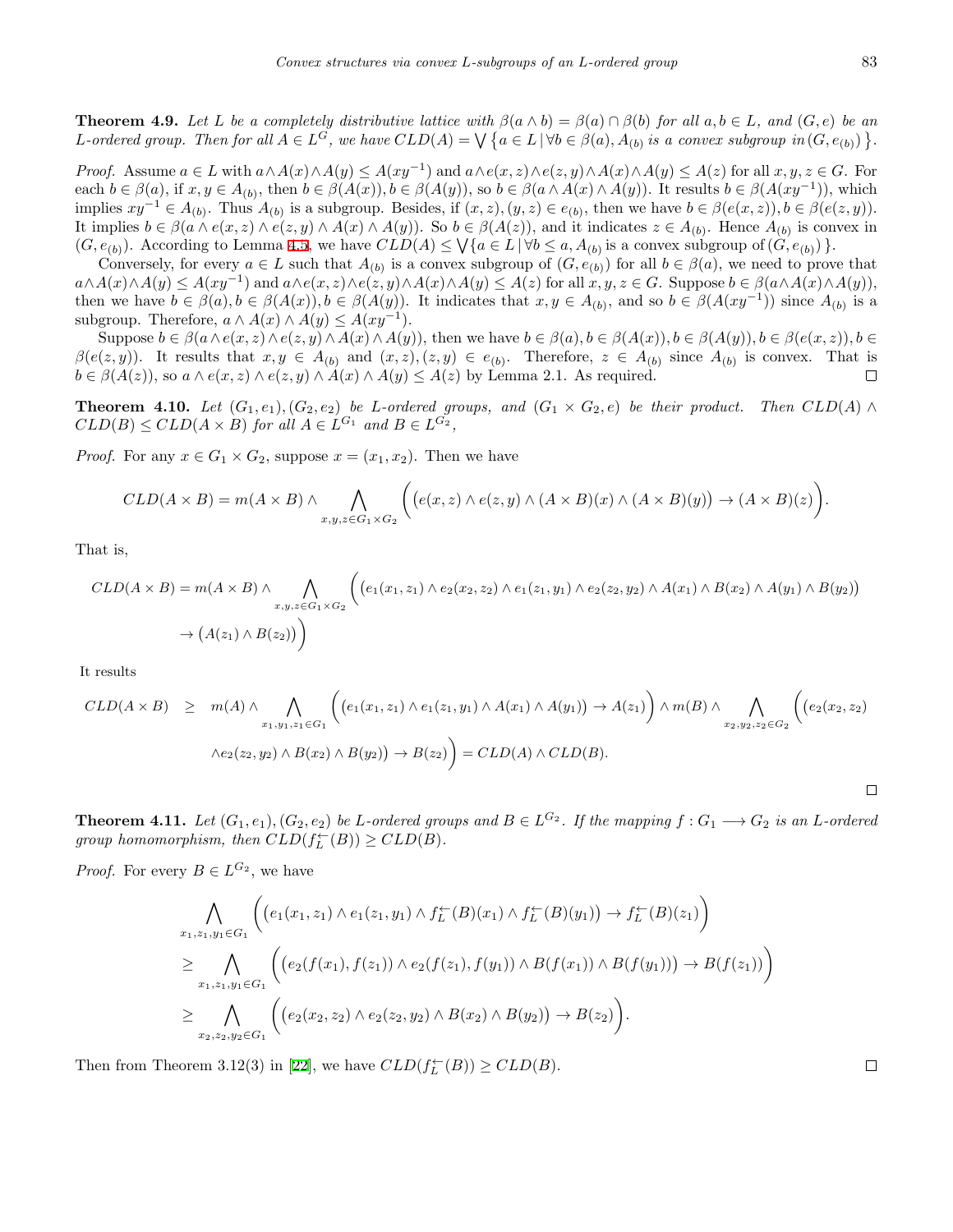#### **5** *L***-fuzzy convex structure results from convex** *L***-subgroup degree**

In this section, by means of convex *L*-subgroup degree, we obtain an *L*-fuzzy convex structure on an *L*-ordered group. Furthermore, we discuss some properties of this kind of *L*-fuzzy convex structure.

For an *L*-ordered group  $(G, e)$ , let  $A \in L^G$ . Then  $CLD(A)$  can be regarded as the degree to which *A* is a convex *L*-subgroup, and *CLD* can be naturally considered as a mapping from  $L^G$  to *L* by  $A \rightarrow CLD(A)$ . By the following theorem, we know that *CLD* is an *L*-fuzzy convex structure on the *L*-ordered group (*G, e*), which is called the *L*-fuzzy convex structure induced by convex *L*-subgroup degree.

**Theorem 5.1.** Let  $(G, e)$  be an L-ordered group. Then the mapping  $CLD : L^G \longrightarrow L$  defined by  $A \longrightarrow CLD(A)$  is an *L-fuzzy convex structure.*

*Proof.* **(LMC1)**.  $CLD(\bar{0}) = CLD(\bar{1}) = 1$  is obvious. **(LMC2)**. For all  $\{A_i \mid i \in I\} \subseteq L^G$ , we have

$$
CLD(\bigwedge_{i \in I} A_i) = m(\bigwedge_{i \in I} A_i) \land \bigwedge_{x,y,z \in G} \left( \left( e(x,z) \land e(z,y) \land \bigwedge_{i \in I} A_i(x) \land \bigwedge_{i \in I} A_i(y) \right) \to \bigwedge_{i \in I} A_i(z) \right).
$$

Therefore,

$$
CLD(\bigwedge_{i \in I} A_i) = m(\bigwedge_{i \in I} A_i) \land \bigwedge_{i \in I} \bigwedge_{x, y, z \in X} \left( (e(x, z) \land e(z, y) \land \bigwedge_{i \in I} A_i(x) \land \bigwedge_{i \in I} A_i(y)) \to A_i(z) \right)
$$
  
\n
$$
\geq \bigwedge_{i \in I} \left( m(A_i) \land \bigwedge_{x, y, z \in X} \left( (e(x, z) \land e(z, y) \land A_i(x) \land A_i(y)) \to A_i(z) \right) \right)
$$
  
\n
$$
= \bigwedge_{i \in I} CLD(A_i).
$$

**(LMC3)**. Suppose  $\{A_i \mid i \in I\} \subseteq L^G$  is non-empty and totally ordered, then we have

$$
m(\bigvee_{i\in I} A_i) = \bigwedge_{x,y\in G} (\bigvee_{i\in I} A_i)(x) \wedge (\bigvee_{i\in I} A_i)(y) \rightarrow (\bigvee_{i\in I} A_i)(xy^{-1}) = \bigwedge_{x,y\in G} \left( \bigvee_{i\in I} A_i(x) \wedge A_i(y) \rightarrow \bigvee_{i\in I} A_i(xy^{-1}) \right)
$$
  

$$
\geq \bigwedge_{i\in I} \bigwedge_{x,y,z\in G} \left( A_i(x) \wedge A_i(y) \rightarrow A_i(xy^{-1}) \right) = \bigwedge_{i\in I} m(A_i).
$$

$$
CLD(\bigvee_{i \in I} A_i) = m(\bigvee_{i \in I} A_i) \wedge \bigwedge_{x,y,z \in G} \left( \left( e(x,z) \wedge e(z,y) \wedge \bigvee_{i \in I} A_i(x) \wedge \bigvee_{i \in I} A_i(y) \right) \rightarrow \bigvee_{i \in I} A_i(z) \right)
$$
  
\n
$$
= m(\bigvee_{i \in I} A_i) \wedge \bigwedge_{x,y,z \in G} \left( \left( e(x,z) \wedge e(z,y) \wedge \bigvee_{i \in I} (A_i(x) \wedge A_i(y)) \right) \rightarrow \bigvee_{i \in I} A_i(z) \right)
$$
  
\n
$$
\ge m(\bigvee_{i \in I} A_i) \wedge \bigwedge_{i \in I} \bigwedge_{x,y,z \in G} \left( \left( e(x,z) \wedge e(z,y) \wedge A_i(x) \wedge A_i(y) \right) \rightarrow A_i(z) \right)
$$
  
\n
$$
\ge \bigwedge_{i \in I} CLD(A_i).
$$

In what follows, some properties of the *L*-fuzzy convex structure in an *L*-ordered group are discussed, where *L* is a completely distributive lattice.

From [\[25](#page-11-14)], we know that *C* is an *L*-fuzzy convex structure if and only if  $C_{[a]}$  is an *L*-convex structure for all  $a \in L \setminus \{0\}$ or  $\mathscr{C}^{[a]}$  is an *L*-convex structure for all  $a \in \alpha(0)$ . Then the following theorem is obvious.

**Theorem 5.2.** *Let* (*G, e*) *be an L-ordered group. Then the following statements are equivalent: (1) CLD is an L-fuzzy convex structure induced by convex L-subgroup degree on G; (2)*  $\forall a \in J(L)$ ,  $CLD_{[a]}$  *is an L*-convex structure on *G;*  $(3)$   $\forall a \in \alpha(0)$ ,  $CLD^{[a]}$  *is an L*-convex structure on *G*;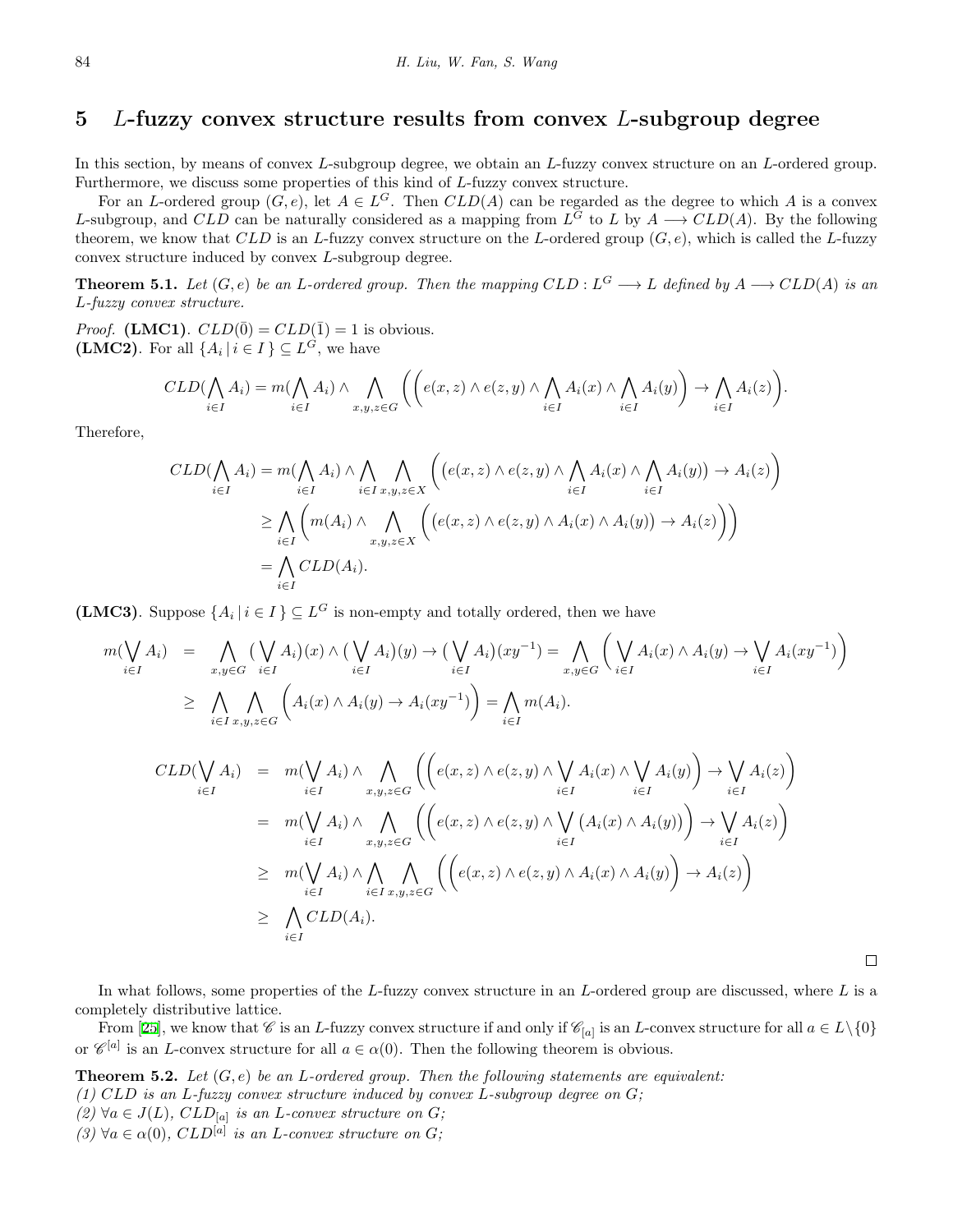By Theorem 4.11, we have the following theorem.

**Theorem 5.3.** Let  $(G_1, e_1), (G_2, e_2)$  be *L*-ordered groups. If the mapping  $f : G_1 \longrightarrow G_2$  is an *L*-ordered group *homomorphism, then*  $f:(G_1,CLD_{G_1}) \longrightarrow (G_2,CLD_{G_2})$  *is an L-fuzzy convexity-preserving mapping.* 

The following theorem will present some equivalent characterizations of *L*-fuzzy convexity-preserving mappings.

**Theorem 5.4.** Let  $(G_1, e_1), (G_2, e_2)$  be *L*-ordered groups and  $f : G_1 \longrightarrow G_2$  be a mapping. Then the following *statements are equivalent:*

 $(1)$   $f$  :  $(G_1, CLD_{G_1}) \longrightarrow (G_2, CLD_{G_2})$  *is an L*-fuzzy convexity-preserving mapping.

(2)  $f:(G_1,(CLD_{G_1})_{[a]})\longrightarrow (G_2,(CLD_{G_2})_{[a]})$  is an L-convexity-preserving mapping for each  $a\in L\setminus\{0\}.$ 

(3)  $f:(G_1,(CLD_{G_1})_{[a]})\longrightarrow (G_2,(CLD_{G_2})_{[a]})$  is an L-convexity-preserving mapping for each  $a\in J(L)$ .

 $(4) f: (G_1, (CLD_{G_1})^{[a]}) \longrightarrow (G_2, (CLD_{G_2})^{[a]})$  is an L-convexity-preserving mapping for each  $a \in \alpha(0)$ .

(5)  $f:(G_1,(CLD_{G_1})^{[a]})\longrightarrow (G_2,(CLD_{G_2})^{[a]})$  is an L-convexity-preserving mapping for each  $a\in\alpha^*(0)$ .

*Proof.* (1)  $\implies$  (2). It suffices to show that  $f_L^{\leftarrow}(B) \in (CLD_{G_1})_{[a]}$  for any  $B \in (CLD_{G_2})_{[a]}$ . Since  $B \in (CLD_{G_2})_{[a]}$ , we have  $CLD_{G_2}(B) \geq a$ . Note that *f* is an *L*-fuzzy convexity-preserving mapping, we have  $CLD_{G_1}(f_L^{\leftarrow}(B)) \geq$  $CLD_{G_2}(B) \geq a$ . It implies  $f_L^{\leftarrow}(B) \in (CLD_{G_1})_{[a]}$ , as needed.

 $(2) \Longrightarrow (3)$  is obvious.

 $(3) \Longrightarrow (1)$ . Take any  $B \in L^{G_2}$ , and suppose  $CLD_{G_2}(B) \ge a$  for any  $a \in J(L)$ . That is to say,  $B \in (CLD_{G_2})_{[a]})$ . Since f is an L-convexity-preserving mapping, we have  $f_L^{\leftarrow}(B) \in (CLD_{G_1})_{[a]}$ . It implies  $CLD_{G_1}(f_L^{\leftarrow}(B)) \ge a$ . By Lemma 2.1, we conclude that  $CLD_{G_1}(f_L^{\leftarrow}(B)) \geq CLD_{G_2}(B)$ . So *f* is an *L*-fuzzy convexity-preserving.

 $(1) \Longrightarrow (4)$ . It suffices to show that  $f_L^{\leftarrow}(B) \in (CLD_{G_1})^{[a]}$  for any  $B \in (CLD_{G_2})^{[a]}$ . Since  $B \in (CLD_{G_2})^{[a]}$ , we have  $a \notin \alpha(CLD_{G_2}(B))$ . Since f is an L-fuzzy convexity-preserving mapping, we have  $CLD_{G_1}(f_L^{\leftarrow}(B)) \geq CLD_{G_2}(B)$ . It implies that  $a \notin \alpha(CLD_{G_1}(f_L^{\leftarrow}(B)))$ , i.e.,  $f_L^{\leftarrow}(B) \in (CLD_{G_1})^{[a]}$ , as required.

 $(4) \Longrightarrow (5)$  is obvious.

 $(5) \Longrightarrow (1)$ . Take any  $B \in L^{G_2}$ , and suppose  $a \notin \alpha(CLD_{G_2}(B))$  for any  $a \in P(L)$ . That is to say,  $B \in (CLD_{G_2})^{[a]}$ . Since f is an L-convexity-preserving mapping, we have  $f_L^{\leftarrow}(B) \in (CLD_{G_1})^{[a]}$ . It implies  $a \notin \alpha (CLD_{G_1}(f_L^{\leftarrow}(B)))$ . By Lemma 2.1, we know that  $CLD_{G_1}(f^{\leftarrow}_L(B)) \geq CLD_{G_2}(B)$ . So *f* is an *L*-fuzzy convexity-preserving mapping.  $\Box$ 

# **6 Conclusions**

In this paper, we first characterize convex *L*-subgroups of an *L*-ordered group by means of four kinds of cut sets of *L*-subsets. Then we introduce the *L*-convex structure constructed by convex *L*-subgroups and analyze its properties. Furthermore, we discuss the degree to which an *L*-subset is a convex *L*-subgroup. Then an *L*-fuzzy convex structure which results from the convex *L*-subgroup degree is proposed naturally and its properties are studied.

#### **Acknowledgement**

The authors would like to thank the anonymous reviewers and the area editor for their careful reading and valuable comments. This work is supported by Doctoral Scientific Research Foundation of Shandong Jianzhu University (XNBS1344), the National Natural Science Foundation of China (11901358, 61471409) and Shandong Province Social Science Planning Research Project(14DGLJ06).

#### **References**

- <span id="page-10-4"></span>[1] M. E. Anderson, T. H. Feil, *Lattice-ordered groups: An introduction*, Springer, Dordrecht, 1988.
- <span id="page-10-2"></span>[2] R. Bělohlávek, *Fuzzy relational systems: Foundation and principles*, Kluwer Academic/Plenum Press, New York, 2002.
- <span id="page-10-3"></span>[3] R. Bˇelohl´avek, *Concept lattices and order in fuzzy logic*, Annals of Pure and Applied Logic, **128** (2004), 277–298.
- <span id="page-10-0"></span>[4] M. Berger, *Convexity*, American Mathematical Monthly, **97**(8) (1990), 650–678.
- <span id="page-10-1"></span>[5] R. A. Borzooei, A. Dvurecenskij, O. Zahiri, *L-ordered and L-lattice ordered groups*, Information Sciences, **314** (2015), 118–134.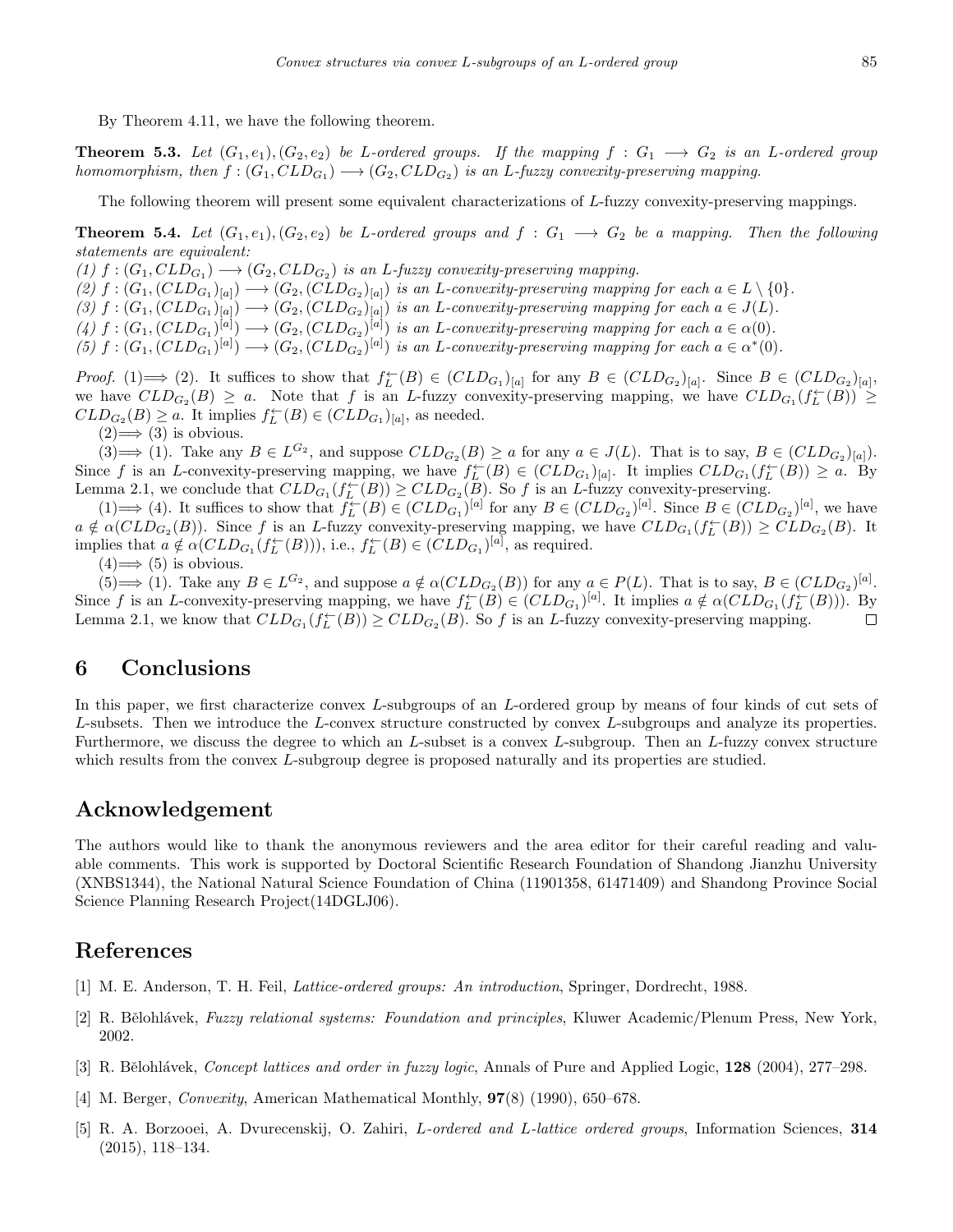- <span id="page-11-23"></span>[6] R. A. Borzooei, F. Hosseini, O. Zahiri, *(Totally) L-ordered groups*, Journal of Intelligent and Fuzzy Systems, **30** (2016), 1489–1498.
- <span id="page-11-18"></span>[7] R. A. Borzooei, F. Hosseini, O. Zahiri, *Convex L-lattice subgroups in L-ordered groups*, Categories and General Algebraic Structures with Applications, **9**(1) (2018), 139–161.
- <span id="page-11-0"></span>[8] W. A. Coppel, *Axioms for convexity*, Bulletin of the Australian Mathematical Society, **47**(2) (1993), 179–197.
- <span id="page-11-20"></span>[9] B. A. Davey, H. A. Priestley, *Introduction to lattices and order*, Cambridge University Press, Cambridge, 2001.
- <span id="page-11-16"></span>[10] L. Fan, *A new approach to quantitative domain theory*, Electronic Notes in Theoretical Computer Science, **45** (2001), 77–87.
- <span id="page-11-19"></span>[11] G. Gierz, K. H. Hofmann, K. Keimel, J. D. Lawson, M. Mislove, D. S. Scott, *Continuous lattices and domains*, Cambridge University Press, Cambridge, 2003.
- <span id="page-11-5"></span>[12] Q. Jin, L. Q. Li, *On the embedding of L-convex spaces in stratified L-convex spaces*, SpringerPlus, **5**(1) (2016), 1610.
- <span id="page-11-17"></span>[13] H. L. Lai, D. X. Zhang, *Fuzzy preorder and fuzzy topology*, Fuzzy Sets and Systems, **157** (2006), 1865–1885.
- <span id="page-11-15"></span>[14] J. Li, F. G. Shi, *L-fuzzy convexity induced by L-convex fuzzy sublattice degree*, Iranian Journal of Fuzzy Systems, **14**(5) (2017), 83–102.
- <span id="page-11-4"></span>[15] Y. Maruyama, *Lattices-valued fuzzy convex geometry*, RIMS Kokyuroku, **1641** (2009), 22–37.
- <span id="page-11-6"></span>[16] B. Pang, Y. Zhao, *Chracterizations of L-convex spaces*, Iranian Journal of Fuzzy System, **13**(4) (2016), 51–61.
- <span id="page-11-7"></span>[17] B. Pang, F. G. Shi, *Subcategories of the category of L-convex spaces*, Fuzzy Sets and Systems, **313** (2017), 61–74.
- <span id="page-11-2"></span>[18] M. V. Rosa, *On fuzzy topology fuzzy convexity spaces and fuzzy local convexity*, Fuzzy Sets and Systems, **62** (1994), 97–100.
- <span id="page-11-3"></span>[19] M. V. Rosa, *A study of fuzzy convexity with special reference to separation properties*, PhD. Thesis, Cochin University of Science and Technology, 1994.
- <span id="page-11-8"></span>[20] C. Shen, F. G. Shi, *L-convex systems and the categorical isomorphism to Scott-hull operators*, Iranian Journal of Fuzzy Systems, **15**(2) (2018), 23–40.
- <span id="page-11-22"></span>[21] F. G. Shi, *L-fuzzy relations and L-fuzzy subgroups*, The Journal of Fuzzy Mathematics, **8** (2000), 491–499.
- <span id="page-11-24"></span>[22] F. G. Shi, *L-fuzzy subgroup degrees and L-fuzzy normal subgroup degrees*, Journal of Advanced Research in Pure Mathematics, **3**(4) (2011), 92–108.
- <span id="page-11-9"></span>[23] F. G. Shi, Z. Y. Xiu, *A new approach to the fuzzification of convex structures*, Journal of Applied Mathematics, **5** (2014), 1–12.
- <span id="page-11-10"></span>[24] F. G. Shi, E. Q. Li, *The restricted hull operator of M-fuzzifying convex structures*, Iranian Journal of Fuzzy Systems, **30** (2015), 409–421.
- <span id="page-11-14"></span>[25] F. G. Shi, Z. Y. Xiu, (*L, M*)*-fuzzy convex structures*, Journal of Nonlinear Science and its Applications, **10**(7) (2017), 3655–3669.
- <span id="page-11-1"></span>[26] M. L. J. Van De Vel, *Theory of convex structures*, North-Holland, New York, 1993.
- <span id="page-11-21"></span>[27] G. J. Wang, *Theory of topological molecular lattices*, Fuzzy Sets and Systems, **47** (1992), 351–376.
- <span id="page-11-11"></span>[28] X. Y. Wu, S. Z. Bai, *On M-fuzzifying JHC convex structures and M-fuzzifying Peano interval spaces*, Journal of Intelligent and Fuzzy Systems, **30** (2016), 2447–2458.
- <span id="page-11-12"></span>[29] X. Y. Wu, E. Q. Li, S. Z. Bai, *Geometric properties of M-fuzzifying convex structures*, Journal of Intelligent and Fuzzy Systems, **32** (2017), 4273–4284.
- <span id="page-11-13"></span>[30] X. Y. Wu, B. Davvaz, S. Z. Bai, *On M-fuzzifying convex matroids and M-fuzzifying independent structures*, Journal of Intelligent and Fuzzy Systems, **33** (2017), 269–280.